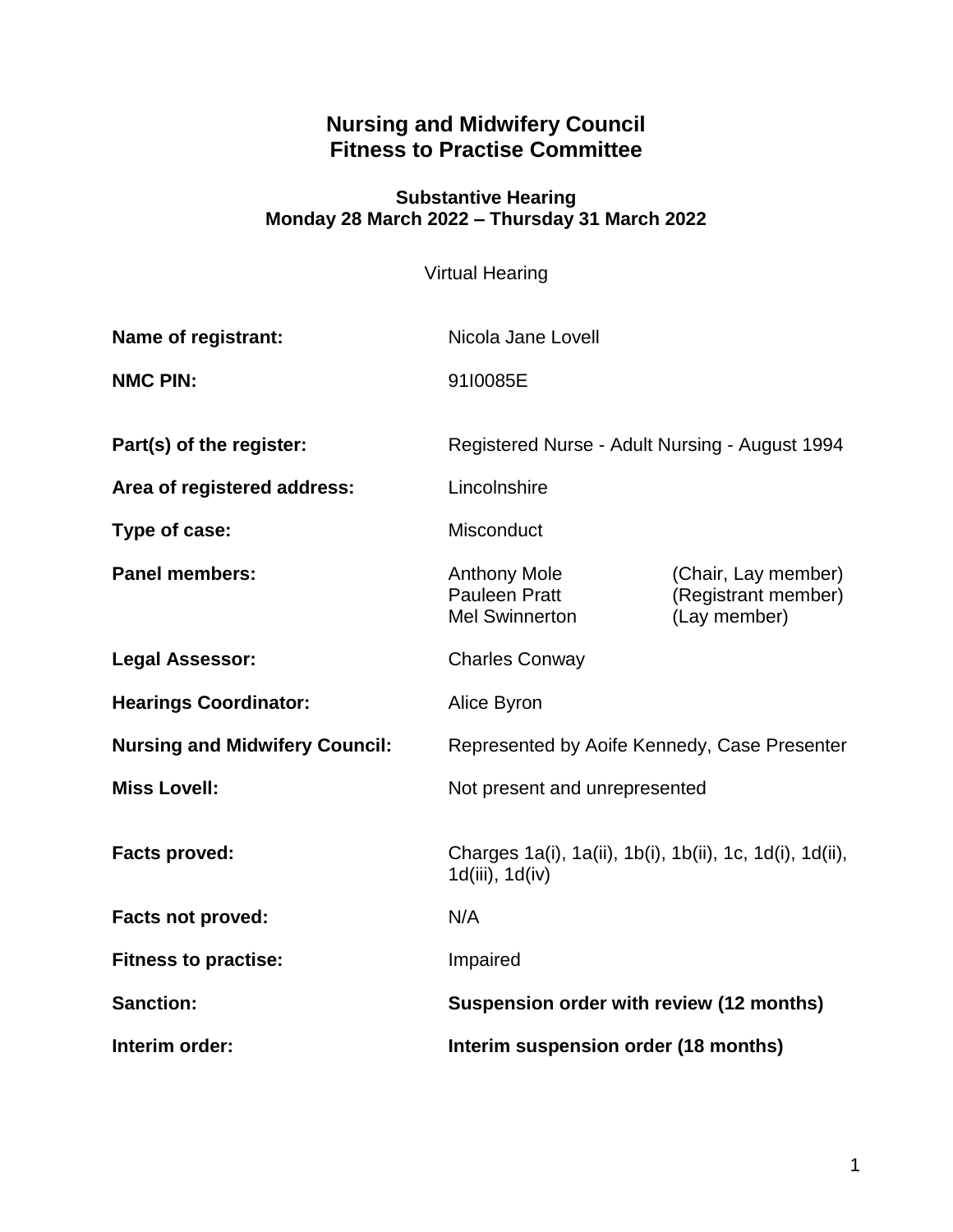### **Decision and reasons on application for hearing to be held in private**

At the outset of the hearing, Miss Kennedy, on behalf of the Nursing and Midwifery Council (NMC) made a request that part of this hearing be heard in private on the basis that exploration of the issue of proceeding in absence in this matter involves reference to Miss Lovell's health. The application was made pursuant to Rule 19 of the 'Nursing and Midwifery Council (Fitness to Practise) Rules 2004', as amended (the Rules).

The legal assessor reminded the panel that while Rule 19(1) provides, as a starting point, that hearings shall be conducted in public, Rule 19(3) states that the panel may hold hearings partly or wholly in private if it is satisfied that this is justified by the interests of any party or by the public interest.

The panel determined to go into private session in connection with Miss Lovell's health as and when such issues are raised.

### **Decision and reasons on service of Notice of Hearing**

The panel was informed at the start of this hearing that Miss Lovell was not in attendance and that the Notice of Hearing letter had been sent to Miss Lovell's registered address by recorded delivery and by first class post on 14 February 2022.

The panel had regard to the Royal Mail 'Track and trace' printout which showed the Notice of Hearing was delivered to Miss Lovell's registered address on 15 February 2022. It was signed for against the printed name of 'Lovell'.

Miss Kennedy submitted that it had complied with the requirements of Rules 11 and 34 of the 'Nursing and Midwifery Council (Fitness to Practise) Rules 2004', as amended (the Rules).

The panel accepted the advice of the legal assessor.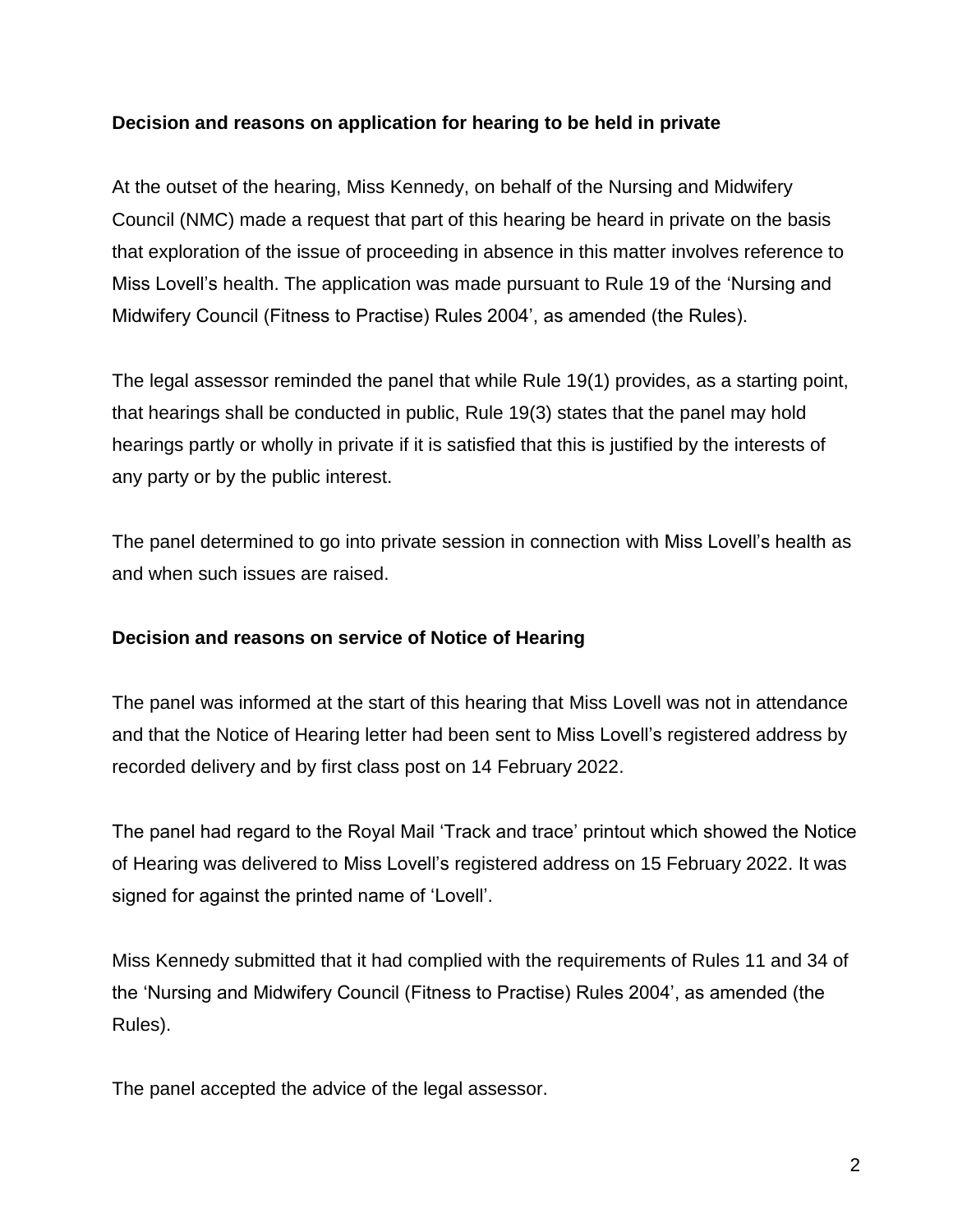The panel took into account that the Notice of Hearing provided details of the allegation, the time, dates and venue of the hearing and, amongst other things, information about Miss Lovell's right to attend, be represented and call evidence, as well as the panel's power to proceed in her absence.

In the light of all of the information available, the panel was satisfied that Miss Lovell has been served with the Notice of Hearing in accordance with the requirements of Rules 11 and 34.

## **Decision and reasons on proceeding in the absence of Miss Lovell**

The panel next considered whether it should proceed in the absence of Miss Lovell. It had regard to Rule 21 and heard the submissions of Ms Kennedy who invited the panel to continue in the absence of Miss Lovell. She submitted that Miss Lovell had voluntarily absented herself.

Ms Kennedy submitted that, up until 25 March 2022, Miss Lovell had not engaged at all with the NMC in relation to these proceedings. Ms Kennedy invited the panel to consider the contemporaneous note of a telephone conversation between Miss Lovell and the hearings coordinator, which states:

*'Registrant confirmed that she will not be attending and [PRIVATE] has not renewed her registration and is not intending to practise as a nurse.'*

Ms Kennedy said that Miss Lovell is aware of the hearing and has voluntarily absented herself and, as a consequence, there was no reason to believe that an adjournment would secure her attendance on some future occasion.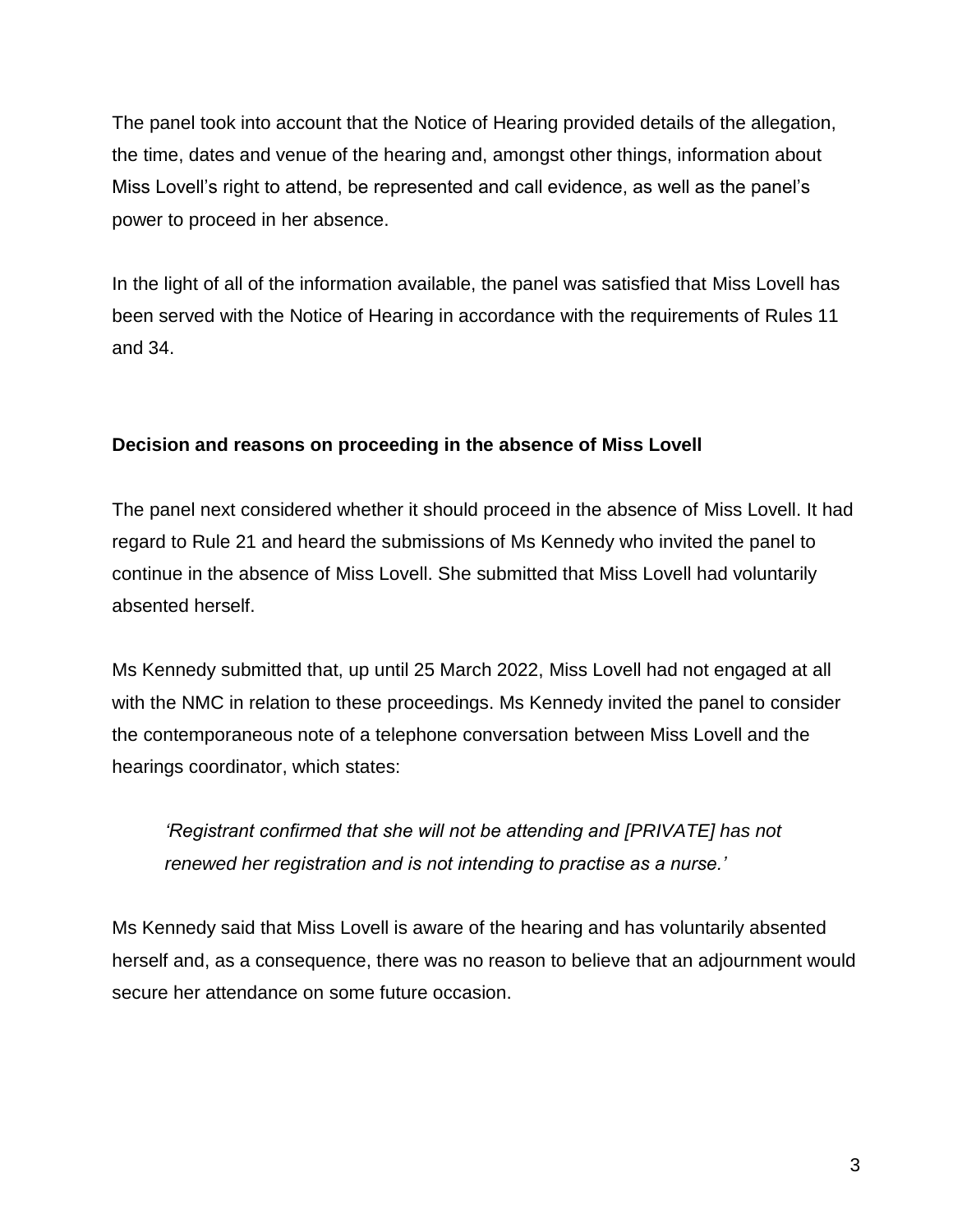The panel noted the telephone note, dated 25 March 2022, and had regard to [PRIVATE]. The panel considered that Miss Lovell's lack of engagement, including her non-attendance at the hearing today, may be as a result of her current health issues. In light of this, the panel decided to adjourn the hearing for an hour to afford the NMC the opportunity to make enquiries as to whether Miss Lovell is content for the hearing to proceed in her absence, or if she would be likely to attend a substantive hearing at a future date.

When the hearing resumed, Ms Kennedy told the panel that an NMC case officer had contacted Miss Lovell, and provided the panel with two telephone notes, which state:

*'[…] I managed to get hold of the Registrant, she said she already confirmed in a telephone call on Friday 25 March 2022 that she is happy for the hearing to proceed in her absence, [PRIVATE].* 

*I also asked the Registrant if she was interested in VR if she wants to voluntary remove herself from the Register, she said that her PIN expires at the end of March 2022 & therefore it doesn't really matter.'*

*'[…] Called the Registrant again again [sic] and asked her if she wanted the hearing to adjourn for a later date to allow her to participate, but she confirmed she is happy for the hearing to proceed as she would not participate at the hearing if adjourned and listed for a future date.'*

Ms Kennedy therefore invited the panel to proceed in Miss Lovell's absence.

The panel accepted the advice of the legal assessor.

The panel noted that its discretionary power to proceed in the absence of a registrant under the provisions of Rule 21 is not absolute and is one that should be exercised *'with the utmost care and caution'*.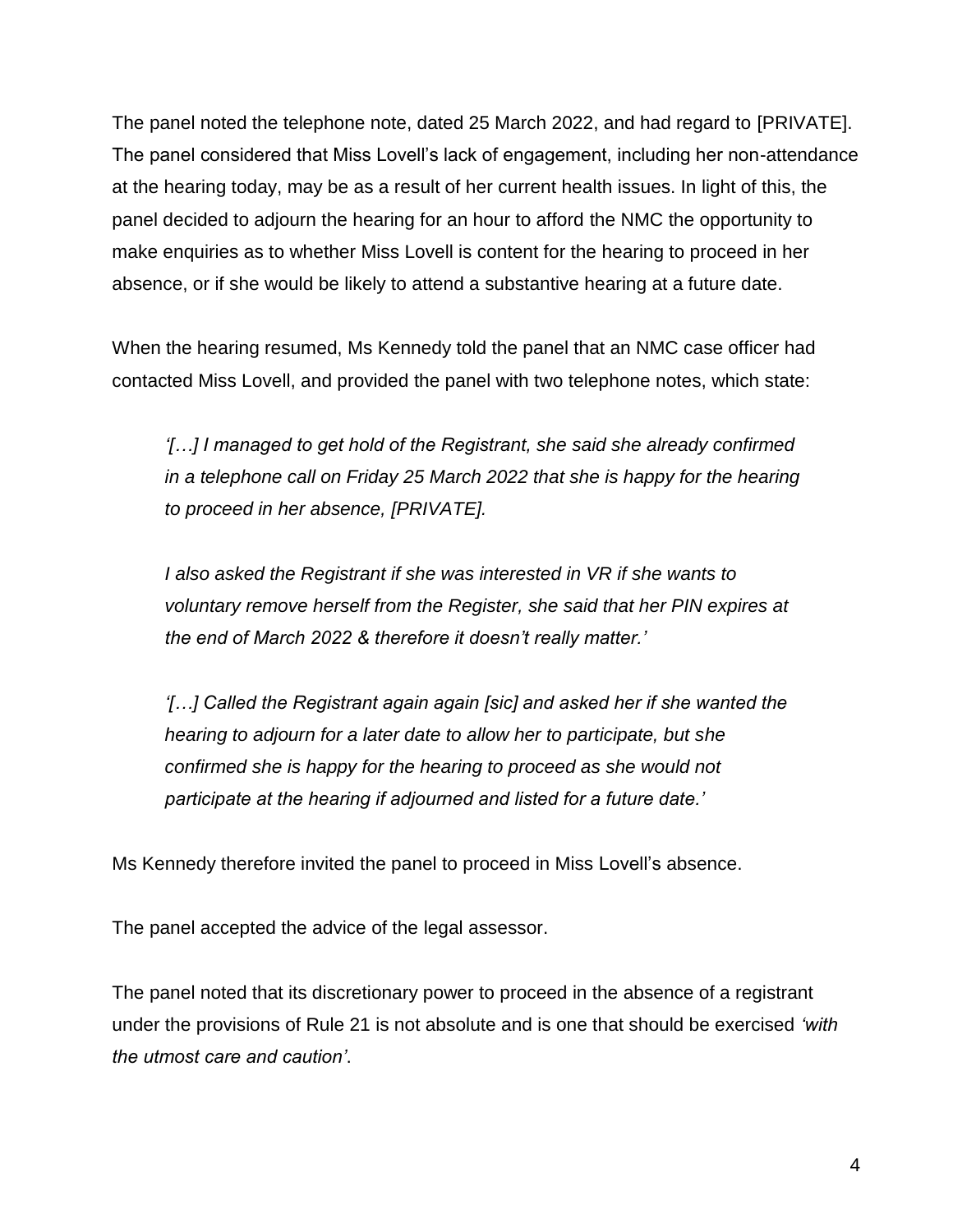The panel has decided to proceed in the absence of Miss Lovell. In reaching this decision, the panel has considered the submissions of Ms Kennedy and the advice of the legal assessor. It has had particular regard to the factors set out in the decision of *R* v *Jones (Anthony William)* (No.2) [2002] UKHL 5 and *General Medical Council v Adeogba* [2016] EWCA Civ 162 and had regard to the overall interests of justice and fairness to all parties. It noted that:

- No application for an adjournment has been made by Miss Lovell;
- Miss Lovell has informed the NMC that she has received the Notice of Hearing and confirmed she is content for the hearing to proceed in her absence;
- There is no reason to suppose that adjourning would secure her attendance at some future date;
- Two witnesses are due to attend today to give live evidence;
- Not proceeding may inconvenience the witnesses, her employers and, for those involved in clinical practice, the clients who need her professional services;
- The charges relate to events that occurred in 2020;
- Further delay may have an adverse effect on the ability of witnesses accurately to recall events; and
- There is a strong public interest in the expeditious disposal of the case.

There is some disadvantage to Miss Lovell in proceeding in her absence and because she is unrepresented. Although the evidence upon which the NMC relies will have been sent to her at her registered address, she has made no response to the allegations to the NMC. She will not be able to challenge the evidence relied upon by the NMC and will not be able to give evidence on her own behalf. However, in the panel's judgement, this can be mitigated. The panel can make allowance for the fact that the NMC's evidence will not be tested by cross-examination and, of its own volition, can explore any inconsistencies in the evidence which it identifies. Furthermore, the limited disadvantage is the consequence of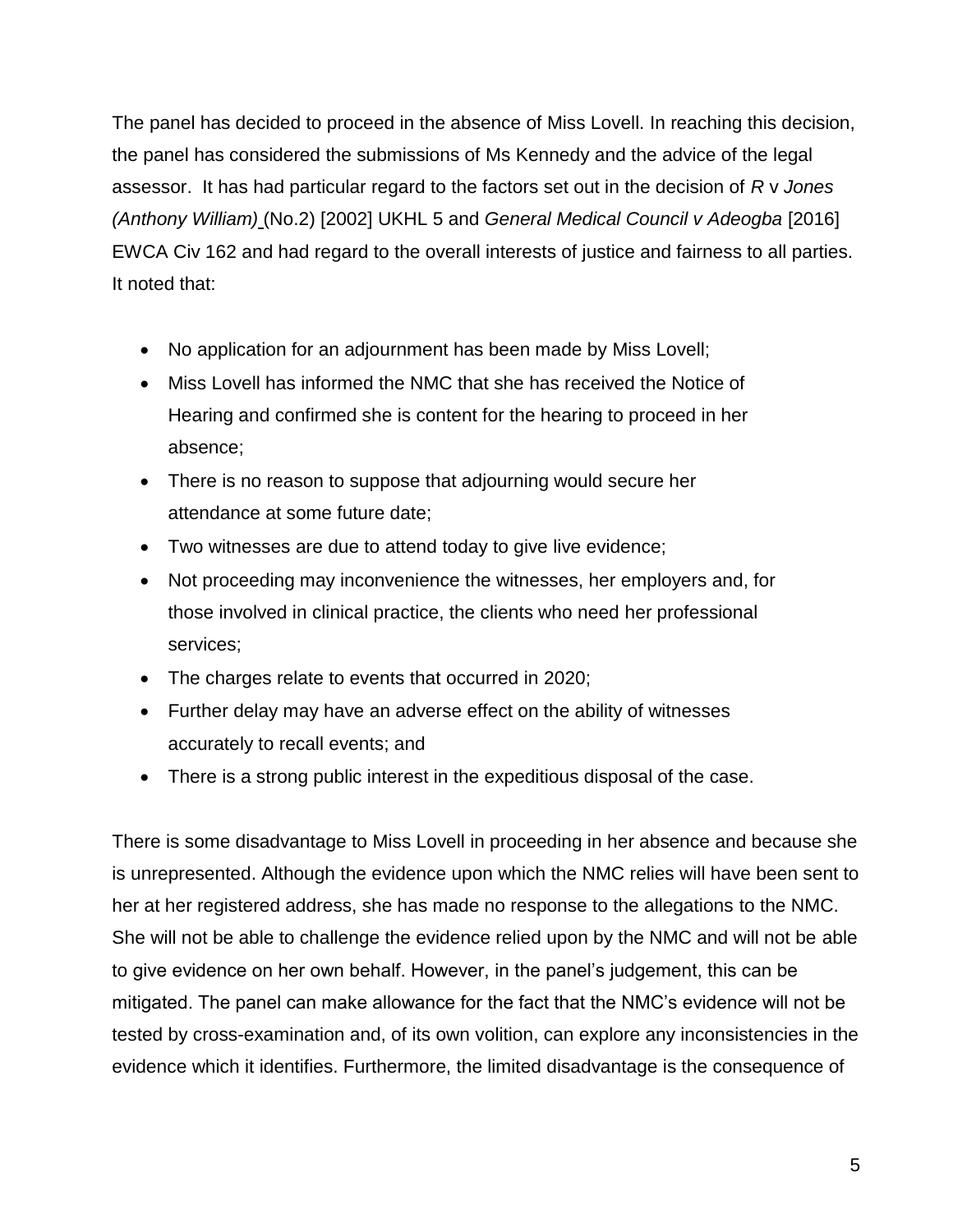Miss Lovell's decision to absent herself from the hearing, waive her rights to attend, and/or be represented, and to not provide evidence or make submissions on her own behalf.

In these circumstances, the panel has decided that it is fair, appropriate and proportionate to proceed in the absence of Miss Lovell. The panel will draw no adverse inference from Miss Lovell's absence in its findings of fact.

## **Details of the charges**

That you, a registered nurse:

- 1) On 08 June 2020:
	- a) in response to Resident A having suffered an unwitnessed fall:
		- i) Said the words set out in Schedule 1, or words to that effect, to Resident A.
		- ii) Lifted Resident A:
			- (1) Without speaking to Resident A to offer her verbal reassurance.
			- (2) Without performing any, or in the alternative, any adequate assessment and/or observations
			- (3) Using a clinically inappropriate technique in that you and a colleague lifted Resident A when it would have been clinically appropriate to use a hoist.
	- b) Having lifted Resident A from the floor, conveyed her to her room:
		- i) Without speaking to Resident A to offer her verbal reassurance.
		- ii) Using a clinically inappropriate technique in that you dragged Resident A or, in the alternative, did not move at a pace Resident A could match.
	- c) Having conveyed Resident A to her room, said the words set out in Schedule 2, or words to that effect, to Resident A.
	- d) Subsequent to Resident A's fall, did not:
		- i) Document Resident A's fall in her notes and/or on a body map.
		- ii) Update Resident A's care plan and risk assessment.
		- iii) Escalate Resident A's fall to a medical professional and/or the home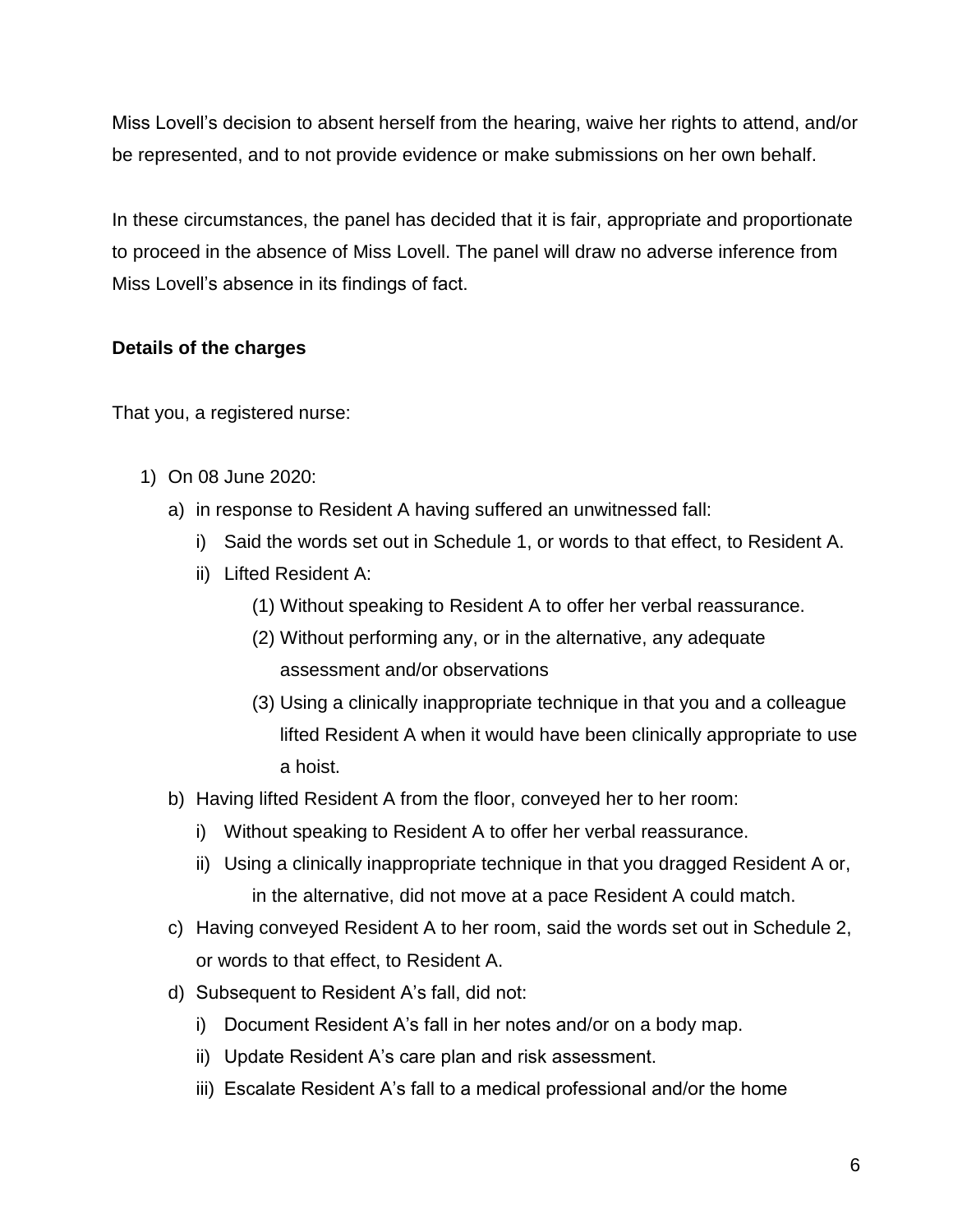manager.

iv) Inform Resident A's next of kin that she had suffered a fall.

AND in light of the above, your fitness to practise is impaired by reason of your misconduct.

## **Schedule 1**

1) 'For fuck's sake'

## **Schedule 2**

2) 'You might fucking sleep now'

## **Decision and reasons on facts**

In reaching its decisions on the facts, the panel took into account all the oral and documentary evidence in this case together with the submissions made by Ms Kennedy.

The panel has drawn no adverse inference from the non-attendance of Miss Lovell.

The panel was aware that the burden of proof rests on the NMC, and that the standard of proof is the civil standard, namely the balance of probabilities. This means that a fact will be proved if a panel is satisfied that it is more likely than not that the incident occurred as alleged.

The panel heard live evidence from the following witnesses called on behalf of the NMC:

- Witness 1: Carer at Westfield Nursing Home at the time of the charges.
- Witness 2: Operational Support Manager for Country Court Care.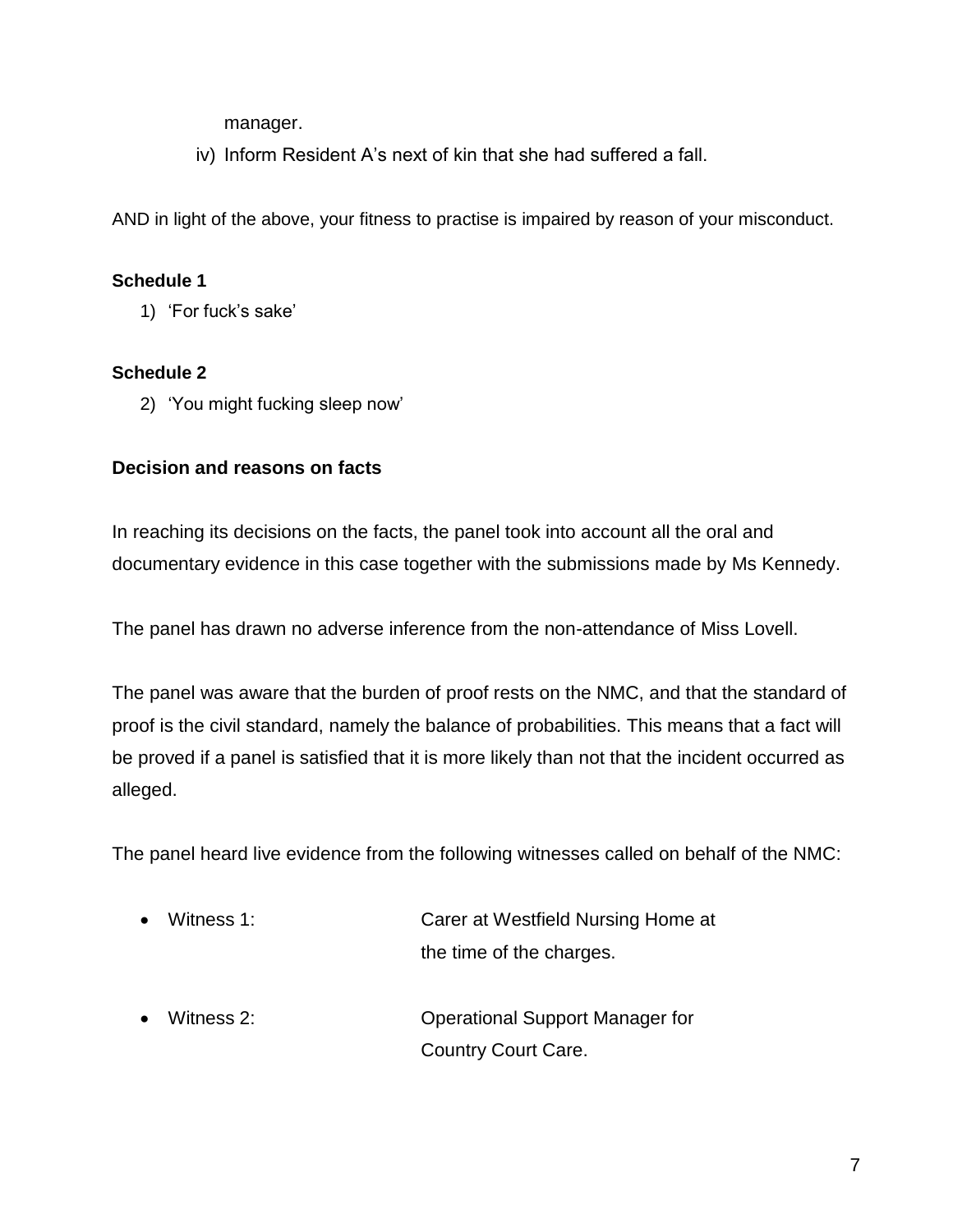### **Background**

The charges arose whilst Miss Lovell was employed as a registered nurse by Country Court Care, within Westfield Nursing Home ('the Home').

It is alleged that, during the night shift on 8 June 2020, Miss Lovell used incorrect manual handling techniques following Resident A having suffered an unwitnessed fall, did not make an adequate assessment before moving Resident A, failed to carry out the required documentation in relation to the fall, and subsequently conveyed Resident A to her room in an inappropriate manner by dragging Resident A and/ or not ensuring that they moved at a pace which she could match.

It is further alleged that Miss Lovell used inappropriate language towards Resident A, by using the words 'for fuck's sake' and 'you might fucking sleep now'.

Before making any findings on the facts, the panel heard and accepted the advice of the legal assessor. It considered the witness and documentary evidence before it.

The panel then considered each of the disputed charges and made the following findings.

The panel noted that the documentation relating to the fall records the time of the accident to be 19:40, which differs from Witness 1's evidence that the fall occurred at or around 21:30. The panel were unable to determine the exact time at which the incident took place, and noted that the fall was unwitnessed. The panel did not consider that this discrepancy undermined the credibility of Witness 1's evidence in respect of the charges. It was clear from the evidence of Witnesses 1 and 2 and the documentation from Witness 2, that there was only one fall regarding Resident A on 8 June 2020. The panel had no doubt that the incident had occurred at some time during the evening on 8 June 2020.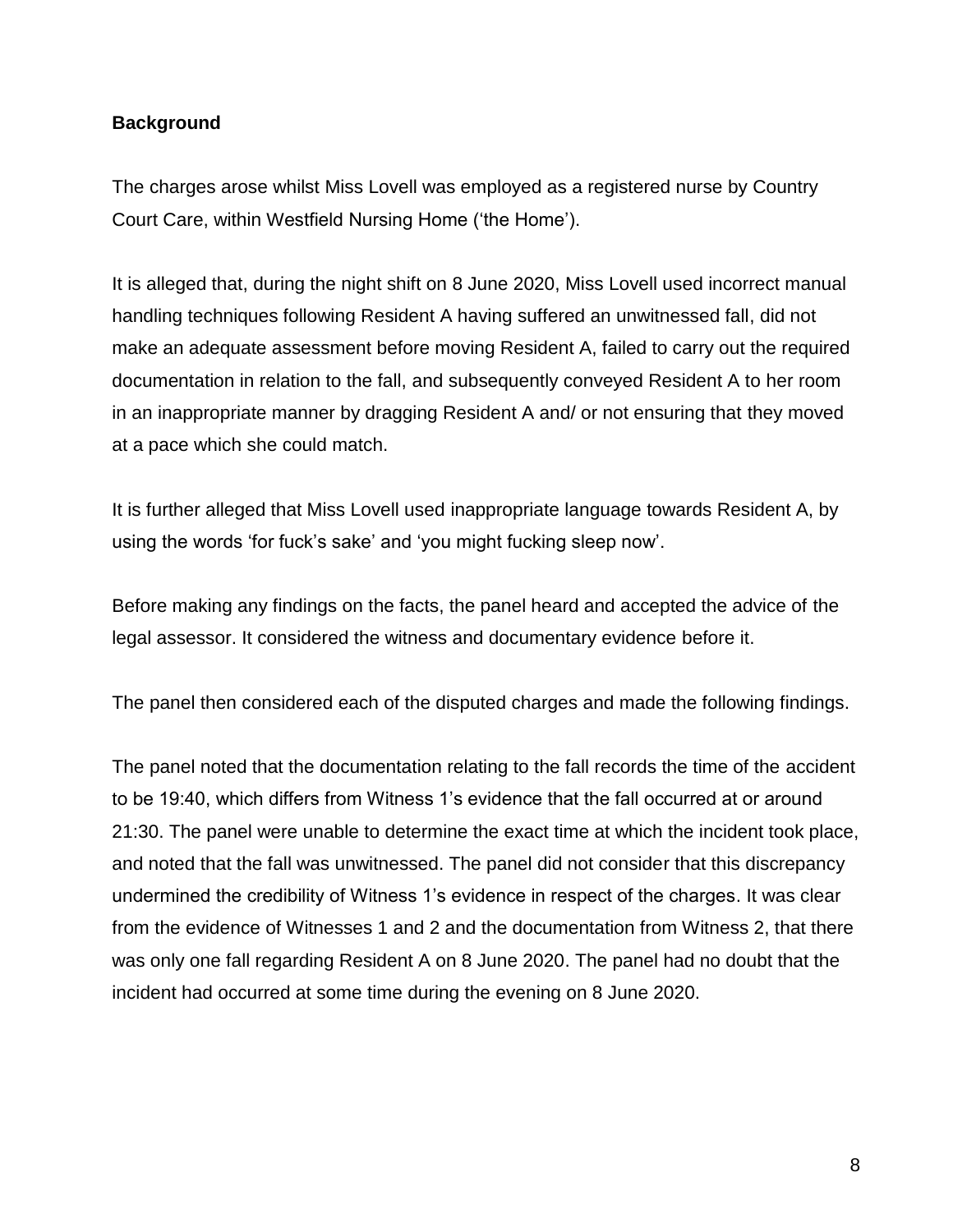## **Charge 1a)(i)**

- 1) On 08 June 2020:
	- a) in response to Resident A having suffered an unwitnessed fall:
		- i) Said the words set out in Schedule 1, or words to that effect, to Resident A.

### **This charge is found proved.**

In reaching this decision, the panel found the documentary evidence provided by Witness 1 to be consistent and credible. The panel noted the email sent by Witness 1 to staff members at Country Court Care on 12 June 2020, in which she reported: *'…. said come on Resident A for fuck sake walk [sic]'.* The panel found Witness 1's account of this incident consistent throughout her written and oral evidence and noted that Witness 1 provided a clear account of the language used, and the impact which witnessing this incident had upon her.

The panel had regard to Miss Lovell's witness statement for the purpose of the disciplinary investigation carried out by Witness 2 on 23 June 2020, in which she stated *'I have never, never ever have I sworn I might have said 'Duck and she misheard for 'Fuck'. I am a professional.'* The panel looked at the context in which the word 'duck' was alleged to have been said and did not find Miss Lovell's explanation to be logical or credible, and therefore preferred the evidence of Witness 1. The panel therefore determined that, on the balance of probabilities, Miss Lovell used the words specified in Schedule 1.

The panel therefore found this charge proved.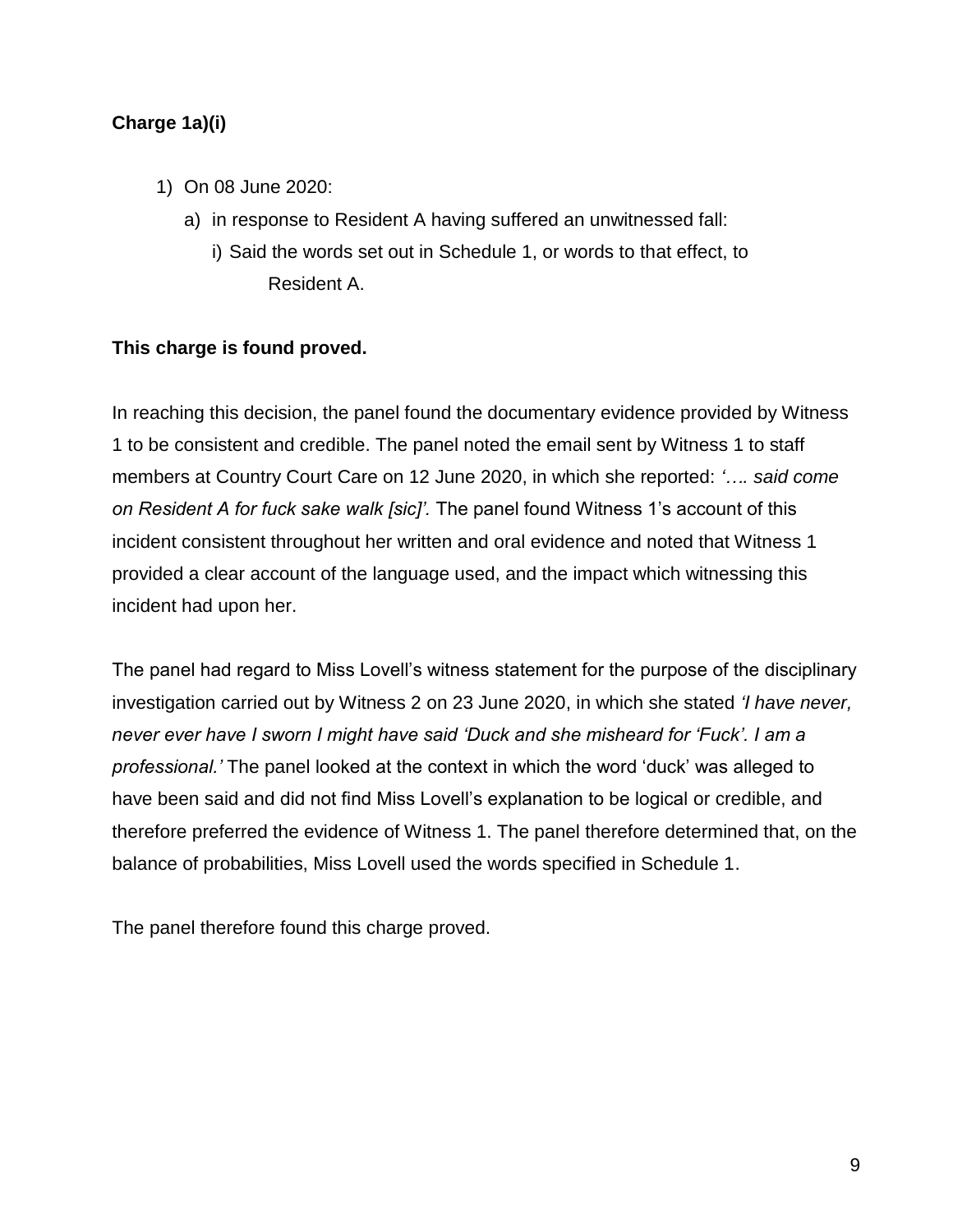# **Charge 1a)(ii)(1)**

- 1) On 08 June 2020:
	- a) in response to Resident A having suffered an unwitnessed fall:
		- […]
		- (ii) Lifted Resident A:
		- (1) Without speaking to Resident A to offer her verbal reassurance.
		- […]
		- […]

# **This charge is found proved.**

In reaching this decision, the panel noted the witness statements and oral evidence given by Witness 1. The panel had regard to Witness 1's NMC witness statement in which it is stated that:

*'Resident A fell over on the Friday Both the Registrant and Mr 1 picked Resident A up off the floor by holding her under her armpits. They did not speak to her or assess her for any injuries'* 

The panel noted that this statement was supported by the earlier email sent by Witness 1, dated 12 June 2020, which sets out:

'*[…] I rang the alarm bell and nicola [sic] and Mr 1 came … the nurse did not check her over or ask if she was ok before they both lifted her up and under arm dragged her to her bedroom nicola said come on for fuck sake Resident A walk but her feet were just being dragged as they were walking a lot faster than she even can'*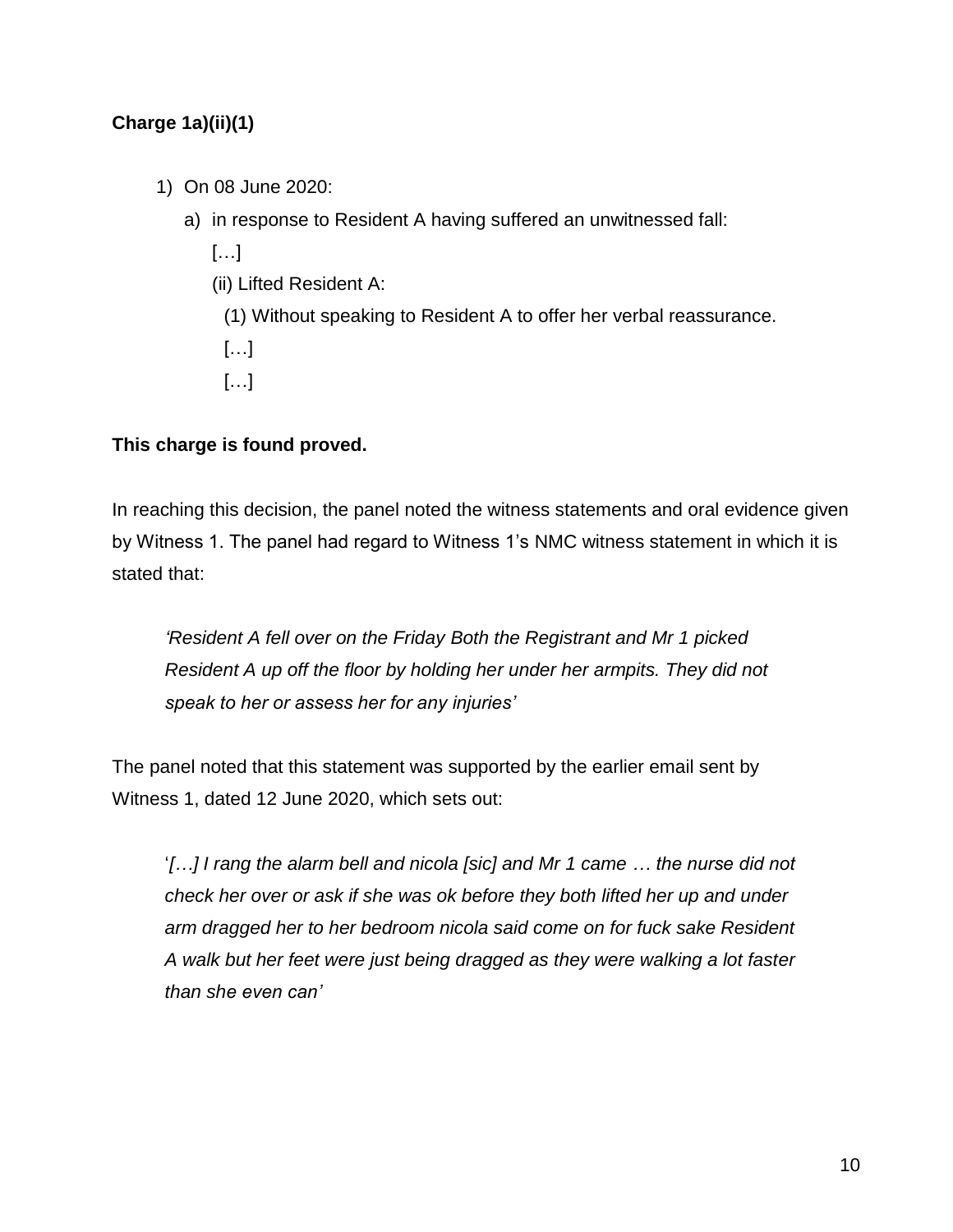The panel found that Witness 1's account remained consistent throughout her documentary and oral evidence. The panel found Witness 1's evidence to be clear and credible. The panel therefore determined that, on the balance of probabilities, Miss Lovell lifted Resident A without speaking to Resident A to offer her verbal reassurance.

The panel therefore found this charge proved.

# **Charge 1a)(ii)(2)**

- 1) On 08 June 2020:
	- a) in response to Resident A having suffered an unwitnessed fall:

[…]

(ii) Lifted Resident A:

[…]

- (2) Without performing any, or in the alternative, any adequate assessment and/or observations
- […]

# **This charge is found proved.**

In reaching this decision, the panel took into account all the evidence before it. The panel had regard to the Country Court Care's falls procedure which sets out action which staff at the Home should take when a resident suffers a fall. The panel found the evidence of Witness 2 in relation to this policy to be clear and credible, and accepted that Miss Lovell had a duty to perform an adequate assessment and/or observation following Resident A's fall.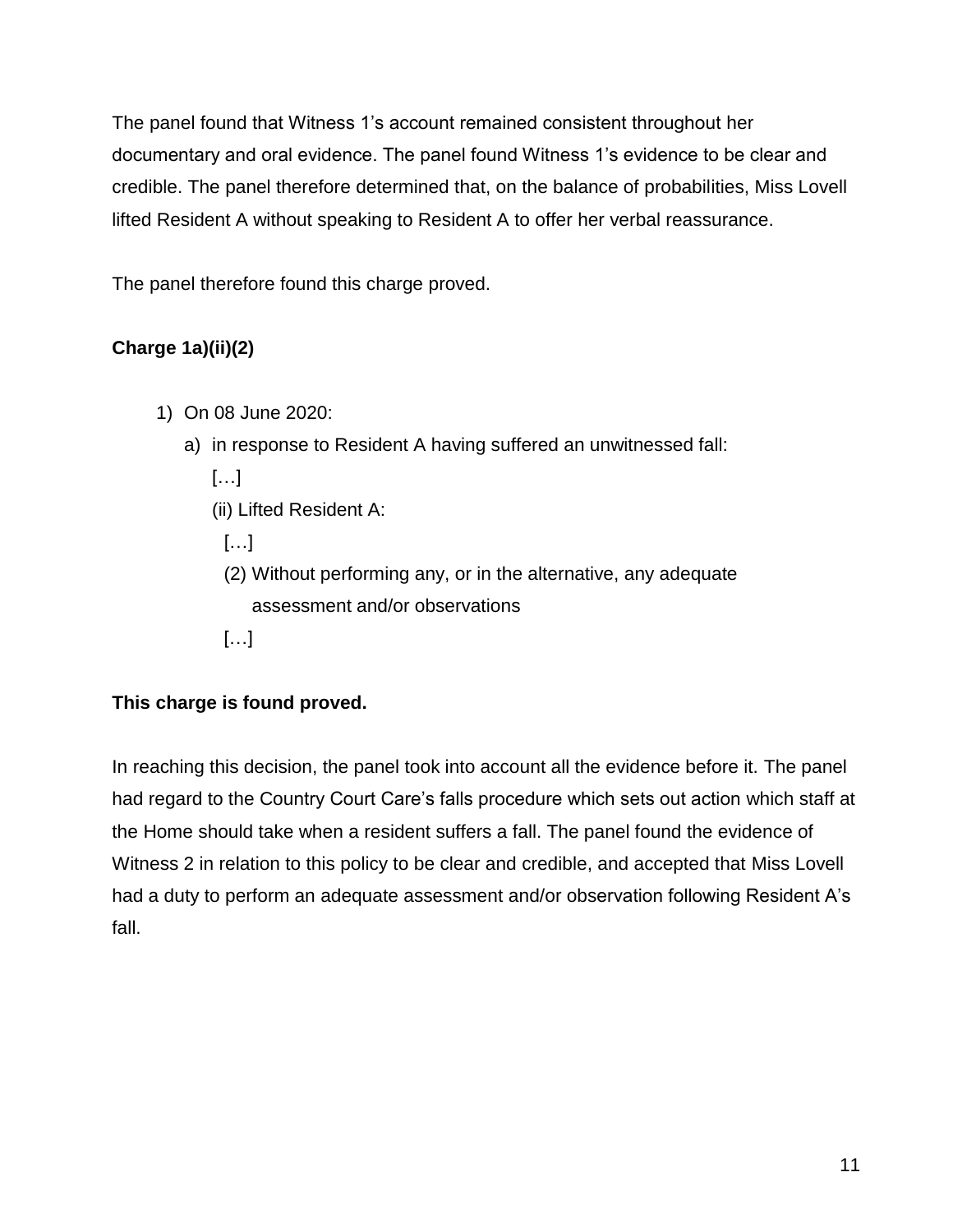The panel further took into account the evidence of Witness 1, who directly observed Miss Lovell's response to Resident A's fall. The panel found Witness 1's evidence to be clear, credible and compelling in respect of this charge. Witness 1 was clear in her observations that no assessment had taken place and that Miss Lovell had not checked Resident A for any injuries.

'*[…] nicola [sic] and Mr 1 came … the nurse did not check her over or ask if she was ok before they both lifted her up […]'*

The panel also noted the responses provided by Miss Lovell in which she accepted that she had not complied with Country Court Care's fall procedure. Witness 2 in oral evidence and in the transcript of the local investigation, dated 23 June 2020, reminded Miss Lovell of the correct policy:

*'I just need to inform you that this is not the correct way that we would move a resident who has just sustained a fall and when internal injuries are still unknown, if Resident A was able to assist herself off the floor using maybe a chair or some sort of aid then this is fine but if unable to do so staff must always follow the falls policy.'*

The panel had regard to the fact that a post-accident observation record had been completed in respect of Resident A's fall. The panel accepted that this documentation may indicate that a basic assessment was carried out after moving Resident A, but noted that the records do not show a adequate or holistic assessment was made, for example by completing Resident A's body map demonstrating any injuries. In light of this the panel concluded that, on the balance of probabilities, Miss Lovell may have performed a visual observation and assessment prior to lifting Resident A, however any observation and assessment she may have performed was not in compliance with Country Court Care's policy, and therefore inadequate.

The panel therefore found this charge proved.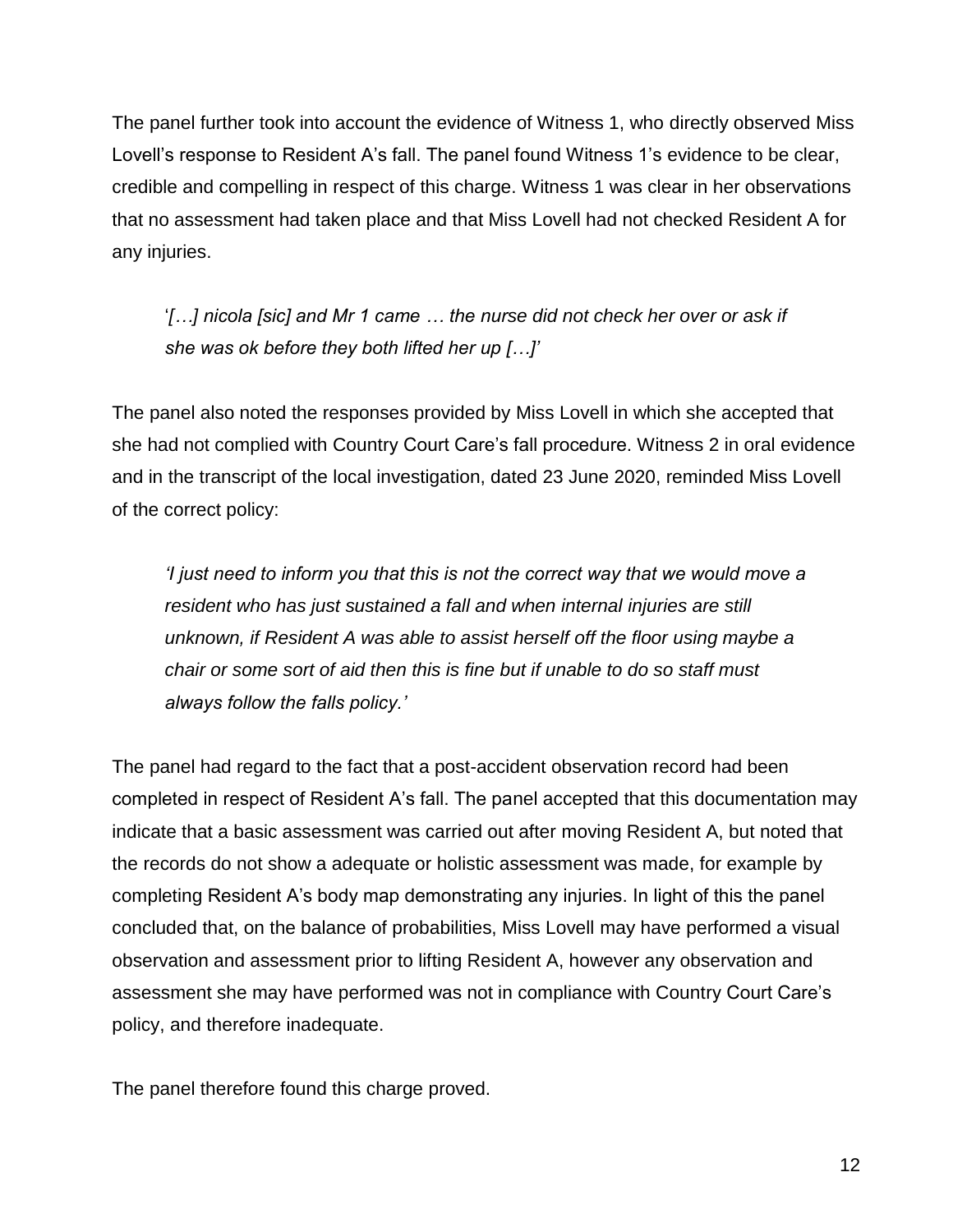# **Charge 1a)(ii)(3)**

- 1) On 08 June 2020:
	- a) in response to Resident A having suffered an unwitnessed fall:

[…]

- (ii) Lifted Resident A:
	- […]
	- […]
	- (3) Using a clinically inappropriate technique in that you and a colleague lifted Resident A when it would have been clinically appropriate to use a hoist.

## **This charge is found proved.**

In reaching this decision, the panel took into account all the evidence before it. The panel had regard to the Country Court Care's falls procedure which sets out action which staff at the Home should take when a resident suffers a fall. The panel found the evidence of Witness 2 in relation to this policy to be clear and credible, and accepted that Miss Lovell had a duty to use a clinically appropriate technique, namely a hoist, in assisting Resident A to her feet.

The panel noted the comment made, during the local investigation interview on 23 June 2020, by Miss Lovell during the investigation interview in that she stated *'Resident A was very easy to stand so we assisted her by the elbow and her lower back'.* It further noted that there was no evidence before it which suggested that a hoist was used.

The panel further took into account the evidence of Witness 1, who directly observed Miss Lovell's response to Resident A's fall. The panel found Witness 1's evidence to be clear, credible and compelling in respect of this charge.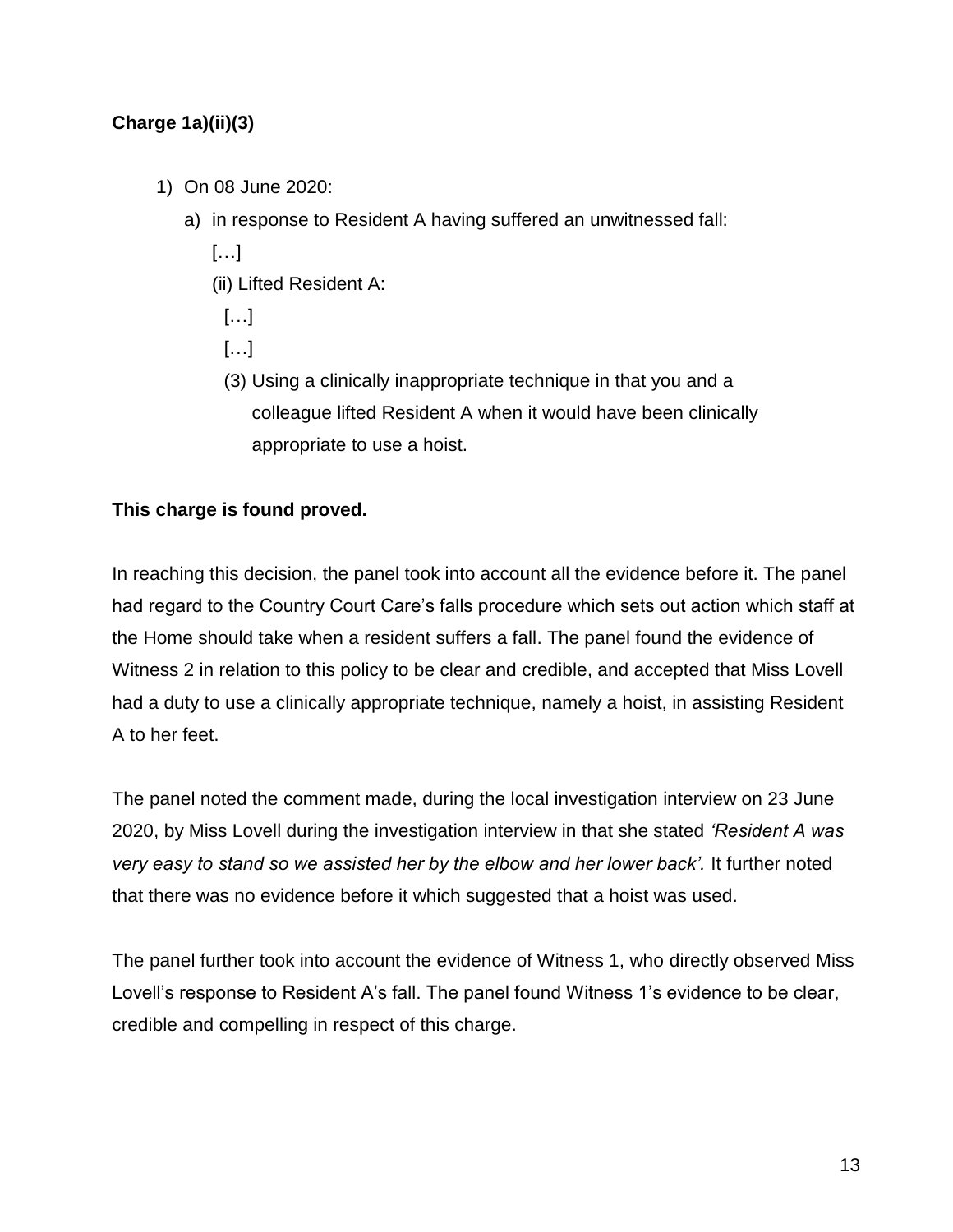The panel noted the evidence before it was not clear as to the position in which Resident A fell and, however concluded that Resident A's position on the floor would not make a material difference to whether an appropriate technique should have been used to lift the registrant. The panel accepted that Resident A was on the floor, and Country Court Care's falls policy should have been adhered to.

The panel therefore found this charge proved.

# **Charge 1b)(i)**

- 1) On 08 June 2020:
	- b) Having lifted Resident A from the floor, conveyed her to her room:
		- i) Without speaking to Resident A to offer her verbal reassurance.
		- ii) Using a clinically inappropriate technique in that you dragged Resident A or, in the alternative, did not move at a pace Resident A could match.

# **This charge is found proved in its entirety.**

In reaching this decision, the panel noted the witness statements and oral evidence given by Witness 1. The panel had regard to Witness 1's witness statement in which it is stated:

'*Resident A fell over on the friday [sic] her eyes swelled so bad [sic] and on monday [sic] were both black and again on the monday [sic] she fell I found her on the floor in Resident C's room I rang the alarm bell and nicola [sic] and Mr 1 came … the nurse did not check her over or ask if she was ok before they both lifted her up and under arm dragged her to her bedroom nicola said come on for fuck sake Resident A walk but her feet were just being dragged as they were walking a lot faster than she even can'*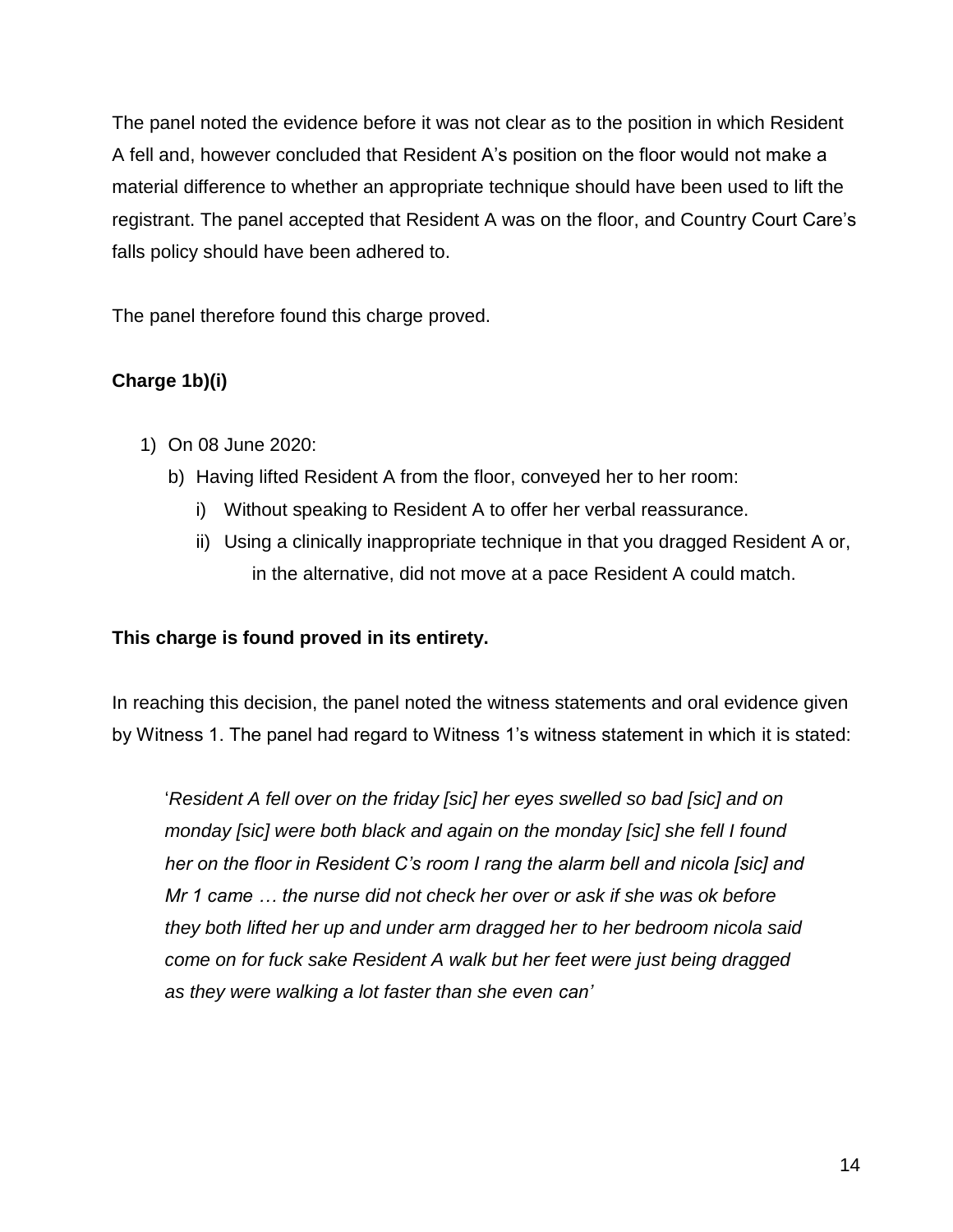The panel noted that Witness 1's account remained consistent throughout her documentary and oral evidence. The panel found Witness 1's evidence to be credible and compelling as she provided a clear account of what she witnessed, including that no verbal reassurance was given to Resident A, and a clear description of the dragging pace at which the Registrant moved with Resident A. Witness 1 further gave clear evidence about Resident A's mobility, and the pace at which she usually travelled.

The panel further considered the impact witnessing this incident had on Witness 1, resulting in her decision to cease her employment at the Home. The panel found this compelling and noted that it was supported by the evidence of Witness 2, who described how upset Witness 1 became when she was interviewed during the local investigation on 23 June 2020.

The panel noted that, during the local investigation interview, dated 23 June 2020, Miss Lovell denied the allegation, in that she said *'absolutely disgusting this is an absolute*  fabrication of the truth, there is no way anything like that happened'. Looking at the evidence in the round, the panel preferred Witness 1's consistent and detail account. The panel therefore determined that, on the balance of probabilities, Miss Lovell conveyed Resident A to her room without speaking to her to offer any verbal reassurance, and by using a clinically inappropriate technique by dragging Resident A, as described by Witness 1.

The panel therefore found this charge proved in its entirety.

# **Charge 1c)**

- 1) On 08 June 2020:
	- c) Having conveyed Resident A to her room, said the words set out in Schedule 2, or words to that effect, to Resident A.

# **This charge is found proved.**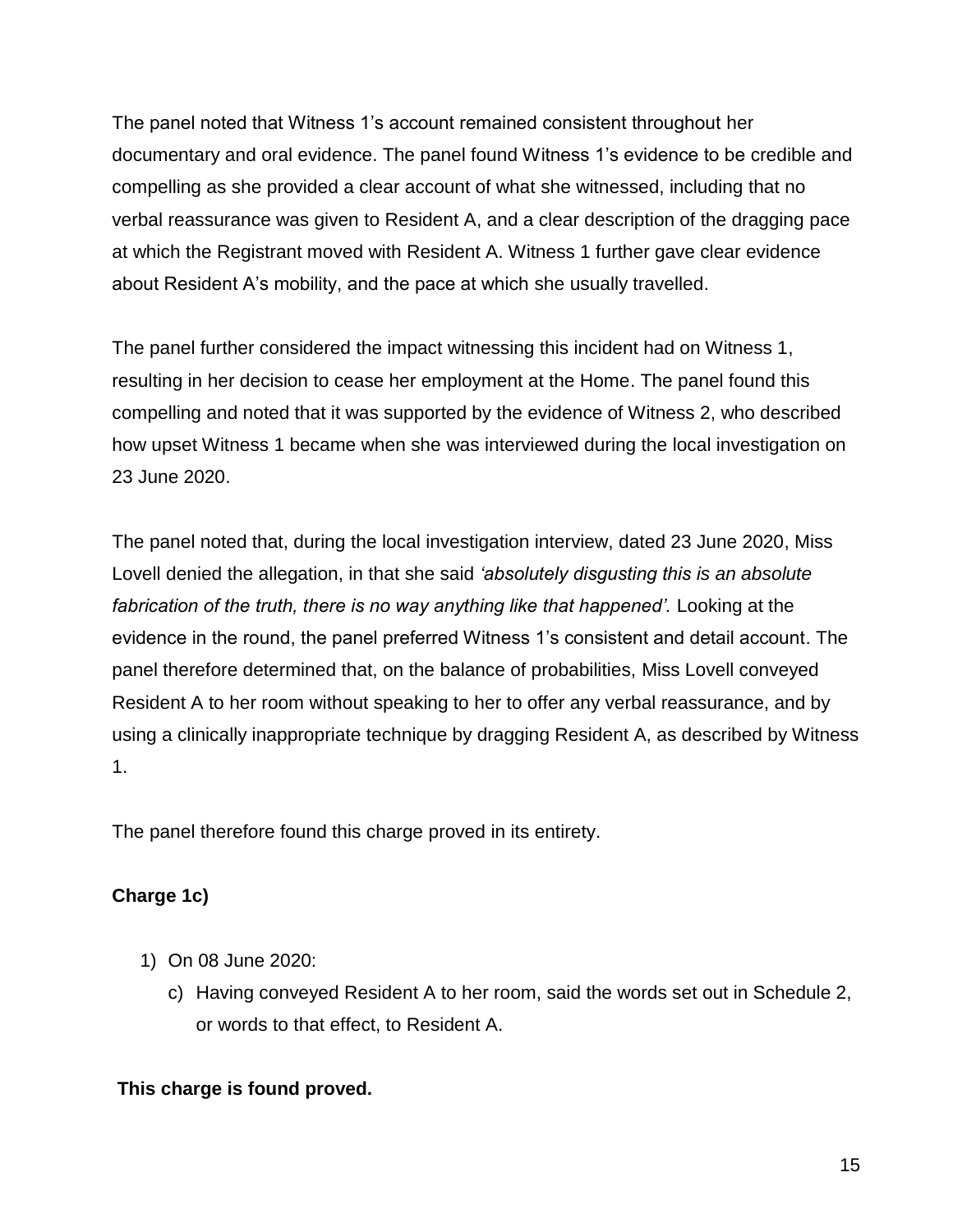In reaching this decision, the panel took account of the evidence before it*.* The panel found Witness 1's account of this incident consistent throughout her written and oral evidence. While Witness 1 acknowledged that she was not in the room at the time, she was close by and able to clearly hear the conversation in the room. The panel determined that Witness 1 provided a clear and credible account of her proximity to the Registrant and Resident A and the exact language used by Miss Lovell during this incident.

The panel had regard to Miss Lovell's statement for the purpose of the local disciplinary investigation carried out by Witness 2 on 23 June 2020, in which she stated *'I have never, never ever have I sworn I might have said 'Duck and she misheard for 'Fuck'. I am a professional.'* The panel asked witness 1 if it was possible that she had misheard and if Miss Lovell had said 'duck'. Witness 1 was very clear that this was not the case. The panel did not find Miss Lovell's explanation to be logical or credible, and therefore preferred the evidence of Witness 1. The panel therefore determined that, on the balance of probabilities, Miss Lovell used the words specified in Schedule 2, or words to that effect.

The panel therefore found this charge proved.

### **Charge 1d)**

- 1) On 08 June 2020:
	- d) Subsequent to Resident A's fall, did not:
		- i) Document Resident A's fall in her notes and/or on a body map.
		- ii) Update Resident A's care plan and risk assessment.
		- iii) Escalate Resident A's fall to a medical professional and/or the home manager.
		- iv) Inform Resident A's next of kin that she had suffered a fall.

### **This charge is found proved in its entirety.**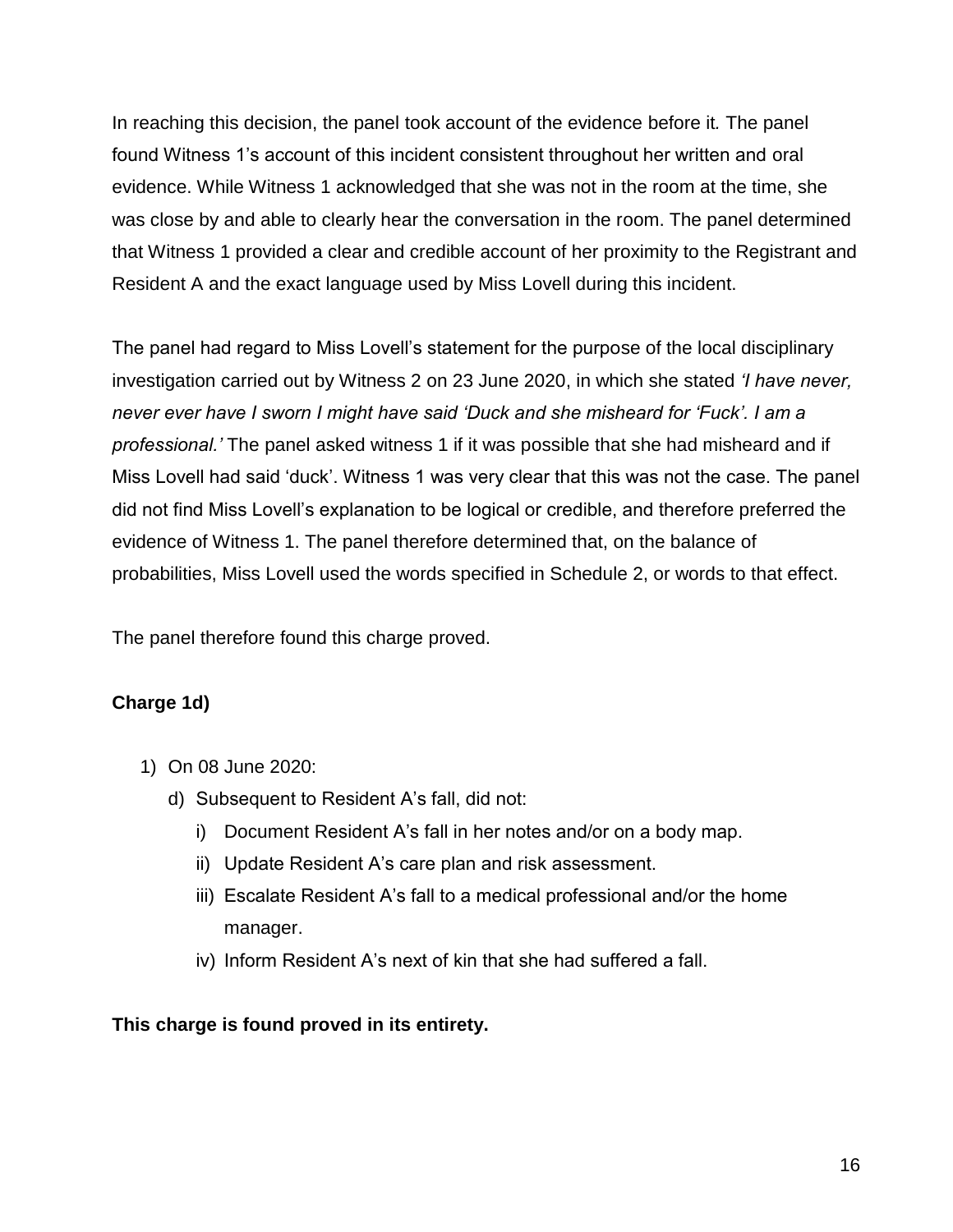In reaching this decision, the panel considered whether Miss Lovell had a duty to take the actions as specified in charge 1d). It considered the evidence before it, including Country Court Care's Falls Management Policy and Procedure and the evidence of Witness 2, which set out that Miss Lovell had viewed and signed a copy of this policy, but failed to follow the correct procedure in respect of the incident on 8 June 2020. The panel found Witness 2's evidence on this issue to be clear and credible, and therefore determined that, on the balance of probabilities, Miss Lovell had a duty to take the action specified in charge 1d).

The panel took account of the evidence of Witness 2, it noted her witness statement which states:

*'I had a copy of Resident A's care plan and I went through it with the Registrant. There was no body map within the resident's notes of that specific fall; there was no completion [sic] post falls observations; there was no documentation in relation to the fall on 08 June 2020; there was no evidence that the falls care plan and risk assessment had been reviewed; there was no evidence that the information was handed over to the next team; there was no evidence that the accident had been escalated to a medical professional. On the adverse events form there was a box that was ticked to say the manager was informed.'*

In respect of charge 1d)(i), the panel accepted the evidence of Witness 2, which it found to be credible. It noted that there is no evidence before it today which demonstrates that Resident A's fall had been documented in her notes and/ or on a body map. In light of this, the determined that, on the balance of probabilities, Miss Lovell did not document Resident A's fall in accordance with Country Court Care's policy.

In respect of charge 1d)(ii), the panel accepted the evidence of Witness 2, which it found to be credible. It noted that there is no evidence before it today which demonstrates that Resident A's care plan and risk assessment had been updated following Resident A's fall.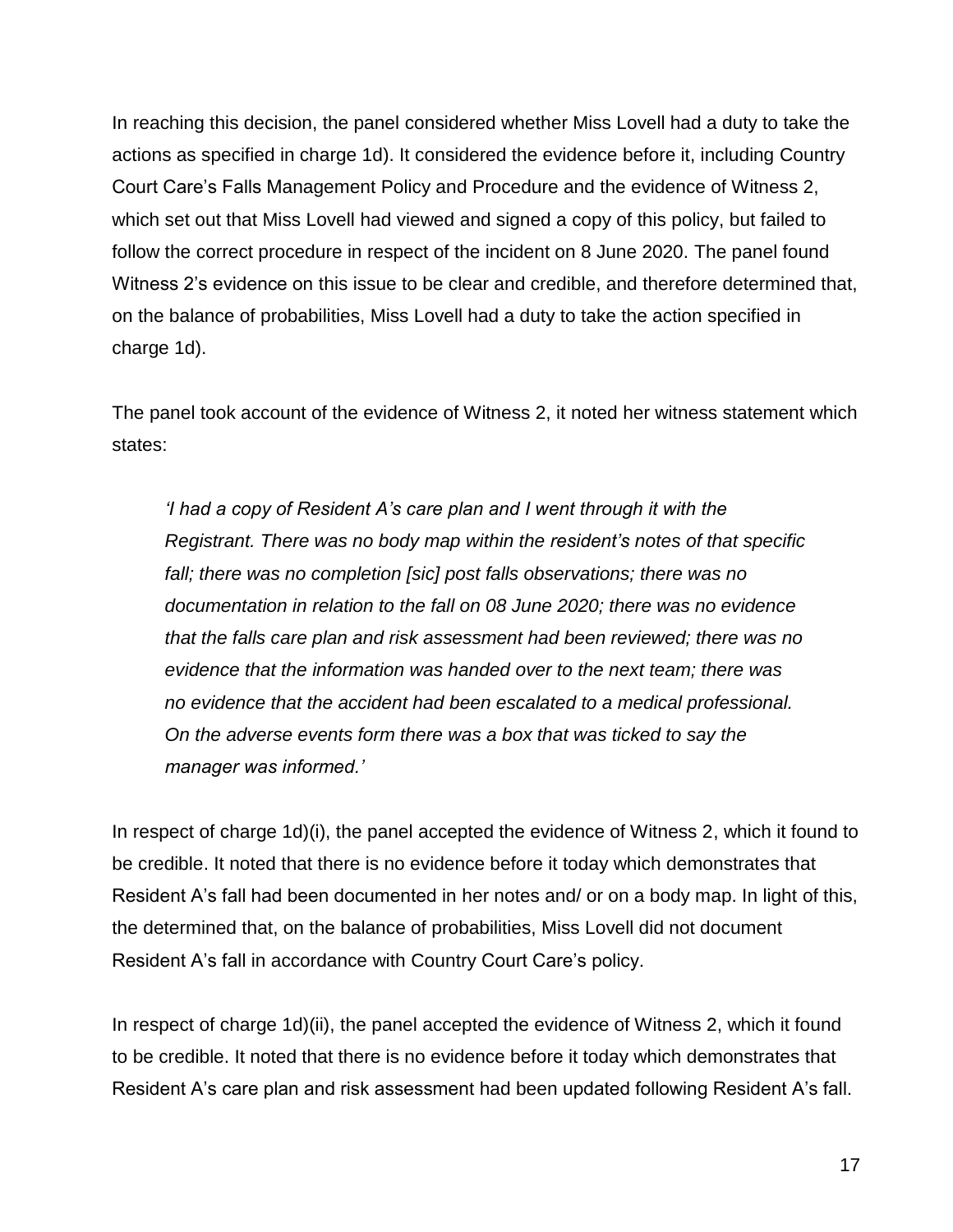In light of this, the determined that, on the balance of probabilities, Miss Lovell did not update Resident A's care plan and risk assessment in accordance with Country Court Care's policy.

In respect of charge 1d)(iii) the panel accepted the evidence of Witness 2, which it found to be credible. The panel noted the policy that a medical professional should be called when a resident suffers a fall was implemented in the home following a Coroner's finding in respect of a different resident. The panel found Witness 2 to be clear in respect of this policy, and accepted her evidence that Miss Lovell had signed a copy of a document setting out this policy. Furthermore, the panel had regard to Miss Lovell's response when questioned on this issue during the investigation carried out by Witness 2. She stated:

*'Well I can understand that but wouldn't be before every fall, I swear to god if I thought there was an injury, I would escalate but this just does not happen as the norm.'*

The panel noted that Miss Lovell had indicated on the adverse events form that the Home Manager had been informed of Resident A's fall on 8 June 2020. In light of the above, the panel determined that, on the balance of probabilities, Miss Lovell did not escalate Resident A's fall to a medical professional.

In respect of charge 1d)(iv), the panel accepted the evidence of Witness 2, which it found to be credible. It noted that there is no evidence before it today which demonstrates that Resident A's next of kin had been contacted following Resident A's fall. In light of this, the determined that, on the balance of probabilities, Miss Lovell did not contact Resident A's next of kin in accordance with Country Court Care's policy.

The panel therefore found this charge proved in its entirety.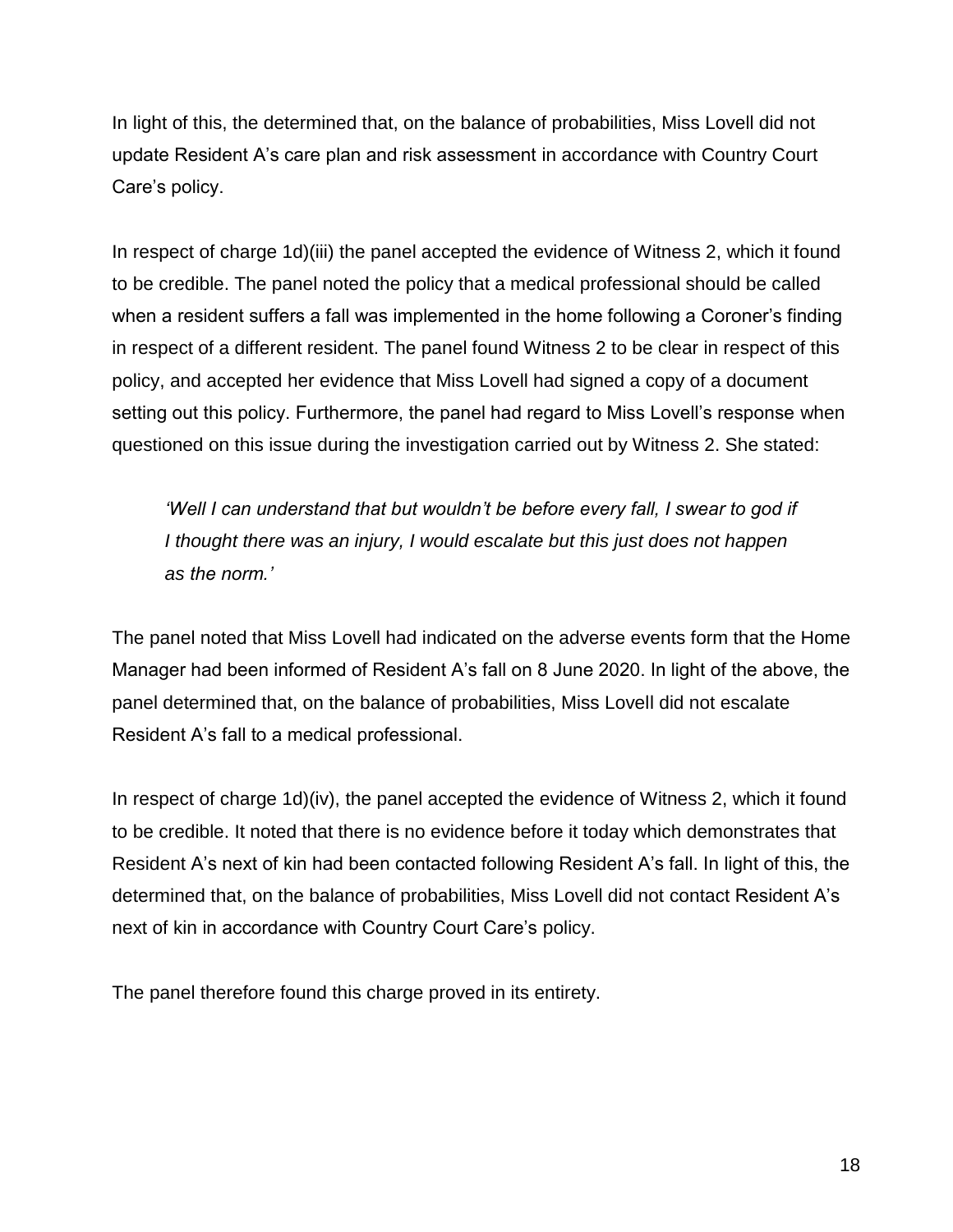### **Fitness to practise**

Having reached its determination on the facts of this case, the panel then moved on to consider, whether the facts found proved amount to misconduct and, if so, whether Miss Lovell's fitness to practise is currently impaired. There is no statutory definition of fitness to practise. However, the NMC has defined fitness to practise as a registrant's suitability to remain on the register unrestricted.

The panel, in reaching its decision, has recognised its statutory duty to protect the public and maintain public confidence in the profession. Further, it bore in mind that there is no burden or standard of proof at this stage and it has therefore exercised its own professional judgement.

The panel adopted a two-stage process in its consideration. First, the panel must determine whether the facts found proved amount to misconduct. Secondly, only if the facts found proved amount to misconduct, the panel must decide whether, in all the circumstances, Miss Lovell's fitness to practise is currently impaired as a result of that misconduct.

### **Submissions on misconduct**

In coming to its decision, the panel had regard to the case of *Roylance v General Medical Council (No. 2)* [2000] 1 AC 311 which defines misconduct as a *'word of general effect, involving some act or omission which falls short of what would be proper in the circumstances.'*

Ms Kennedy invited the panel to take the view that the facts found proved amount to misconduct. The panel had regard to the terms of 'The Code: Professional standards of practice and behaviour for nurses and midwives (2015' (the Code) in making its decision.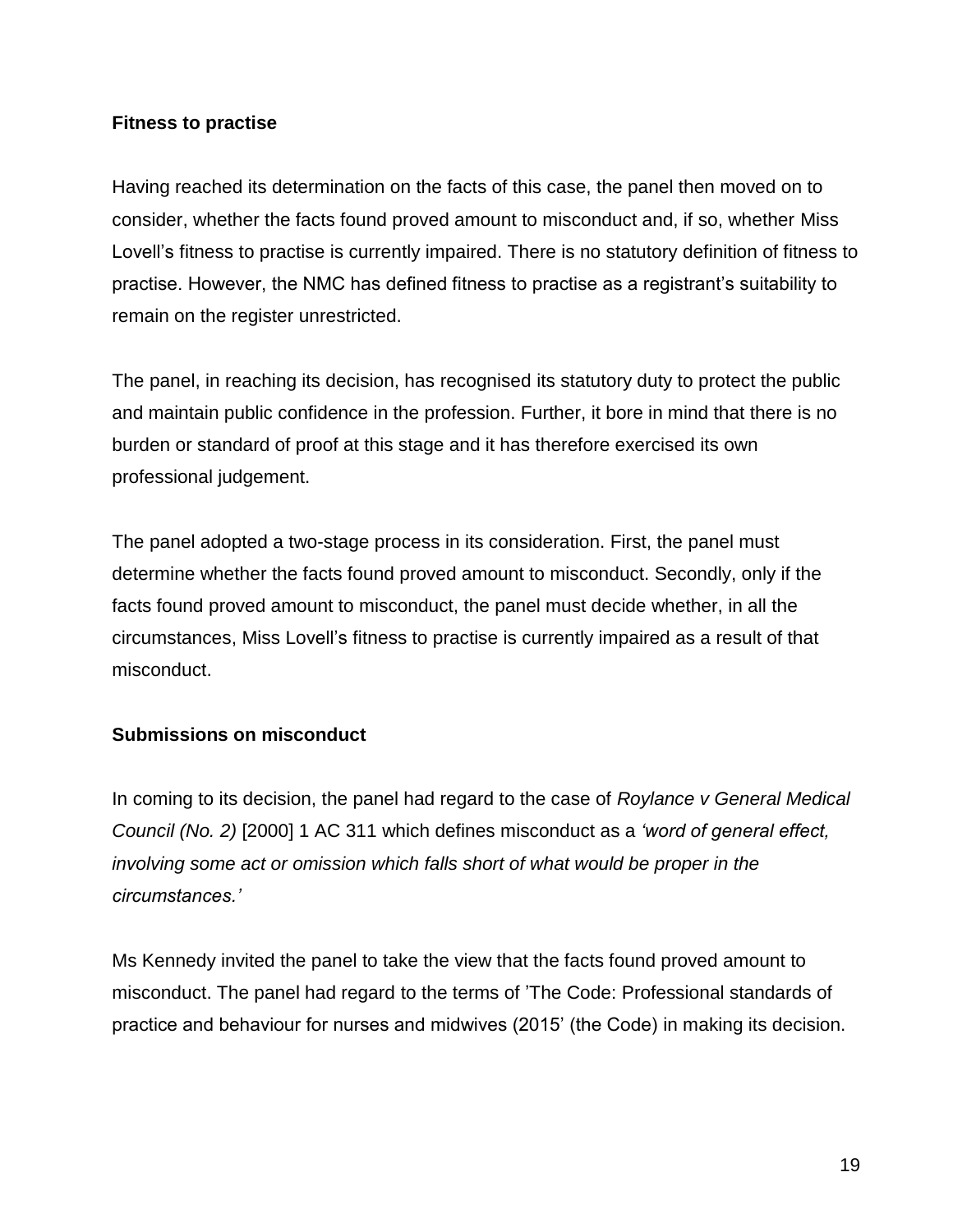Ms Kennedy identified the specific, relevant standards where Miss Lovell's actions amounted to misconduct. Ms Kennedy submitted that the misconduct in this case concerns Miss Lovell's demeaning, neglectful treatment of a vulnerable elderly resident under her care, and her failure to deal appropriately with Resident A's fall and follow mandatory post-fall procedures imposed by Country Court Care.

Ms Kennedy told the panel that the role of nurses is to protect and care for those who are vulnerable and in need of care. She told the panel that Miss Lovell's conduct clearly failed that duty, in that she failed to act with care, compassion and treat Resident A with dignity and respect. She submitted that Miss Lovell also failed to follow the required documentation and escalation procedures which had been put in place for patient safety.

Ms Kennedy submitted that Miss Lovell's conduct found proved fell far short of what is expected of a registered nurse and that the facts are sufficiently serious to constitute misconduct.

### **Submissions on impairment**

Ms Kennedy moved on to the issue of impairment and addressed the panel on the need to have regard to protecting the public and the wider public interest. This included the need to declare and maintain proper standards and maintain public confidence in the profession and in the NMC as a regulatory body. This included reference to the cases of *Council for Healthcare Regulatory Excellence v (1) Nursing and Midwifery Council (2) and Grant*  [2011] EWHC 927 (Admin) and *Ronald Jack Cohen v General Medical Council* [2008] EWHC 581 (Admin).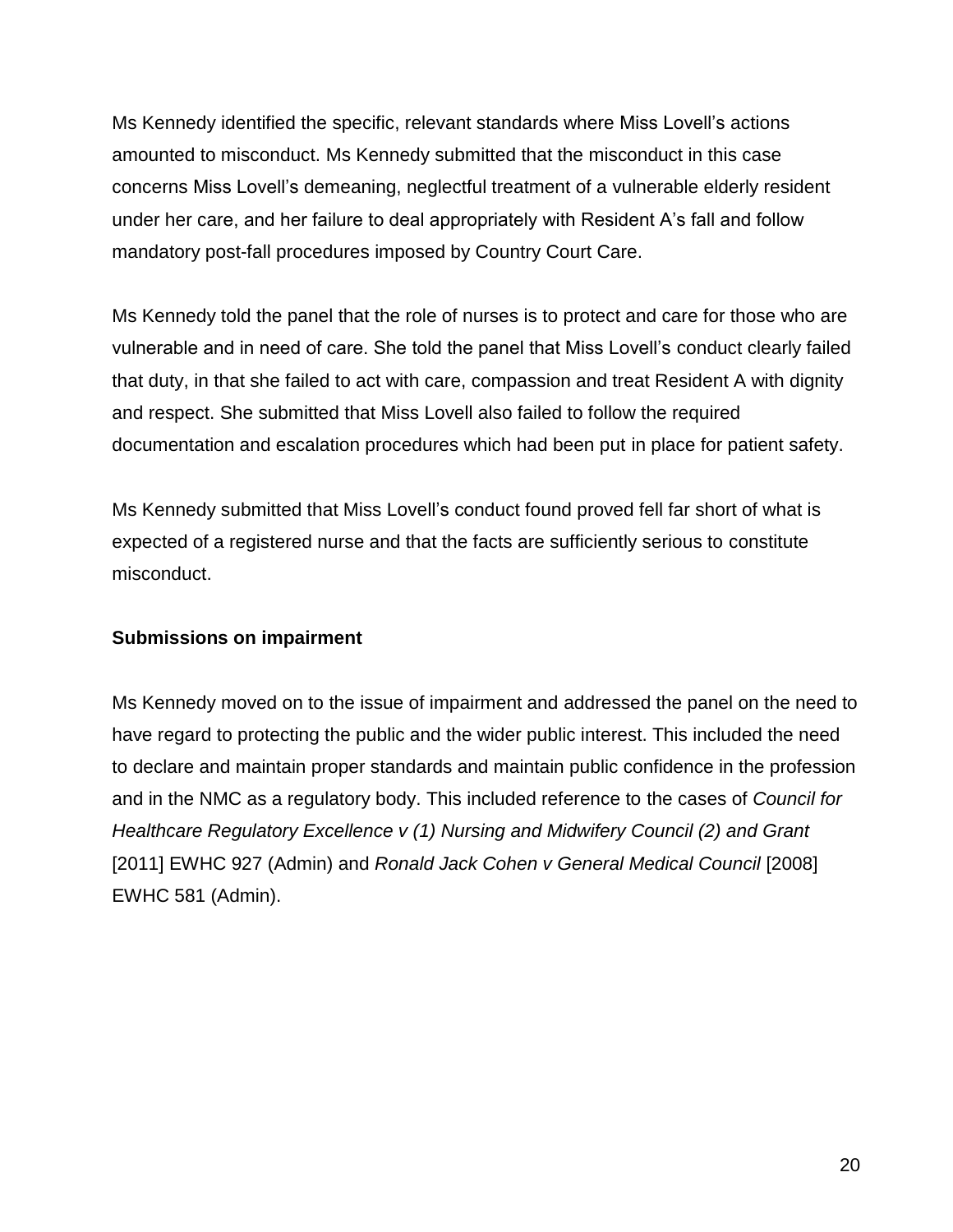Ms Kennedy first asked the panel to consider whether Miss Lovell had put Resident A at an unwarranted risk of harm. She submitted that charges 1a)(i) and 1c), which relate to Miss Lovell swearing at Resident A, alongside the charges relating to Miss Lovell's failure to assess Resident A, and the inappropriate lifting technique which Miss Lovell used clearly put Resident A at unwarranted risk of harm. She said that Resident A was vulnerable and trust should be placed in nursing staff to act with compassion and provide adequate care and support, which Miss Lovell failed to do.

Ms Kennedy submitted that Miss Lovell's failure to keep accurate records and appropriately escalate the incident following Resident A's fall also placed Resident A at risk of unwarranted harm. She said that nursing demands high standards of record keeping to monitor and minimise patient deterioration and maintain patient safety. She submitted that Miss Lovell's failure to record and escalate Resident A's fall meant that appropriate treatment and precautions were not followed. She invited the panel to consider Country Court Care's falls management policy, which sets out: '*Although most falls result in no physical harm or minor physical injuries, falls do sometimes result in catastrophic injury, including death*'. Ms Kennedy submitted that this policy highlights the serous potential for harm.

Ms Kennedy next invited the panel to consider whether Miss Lovell's actions have brought the profession into disrepute. She said that the public has the right to expect that nurses will provide appropriate and competent care, and treat patients with dignity and respect. She submitted that Miss Lovell's conduct clearly had potential to undermine public confidence in nursing profession and bring the nursing profession into disrepute.

Ms Kennedy submitted that the provisions of the Code constitute fundamental tenets of the profession, and Miss Lovell's actions clearly breached these.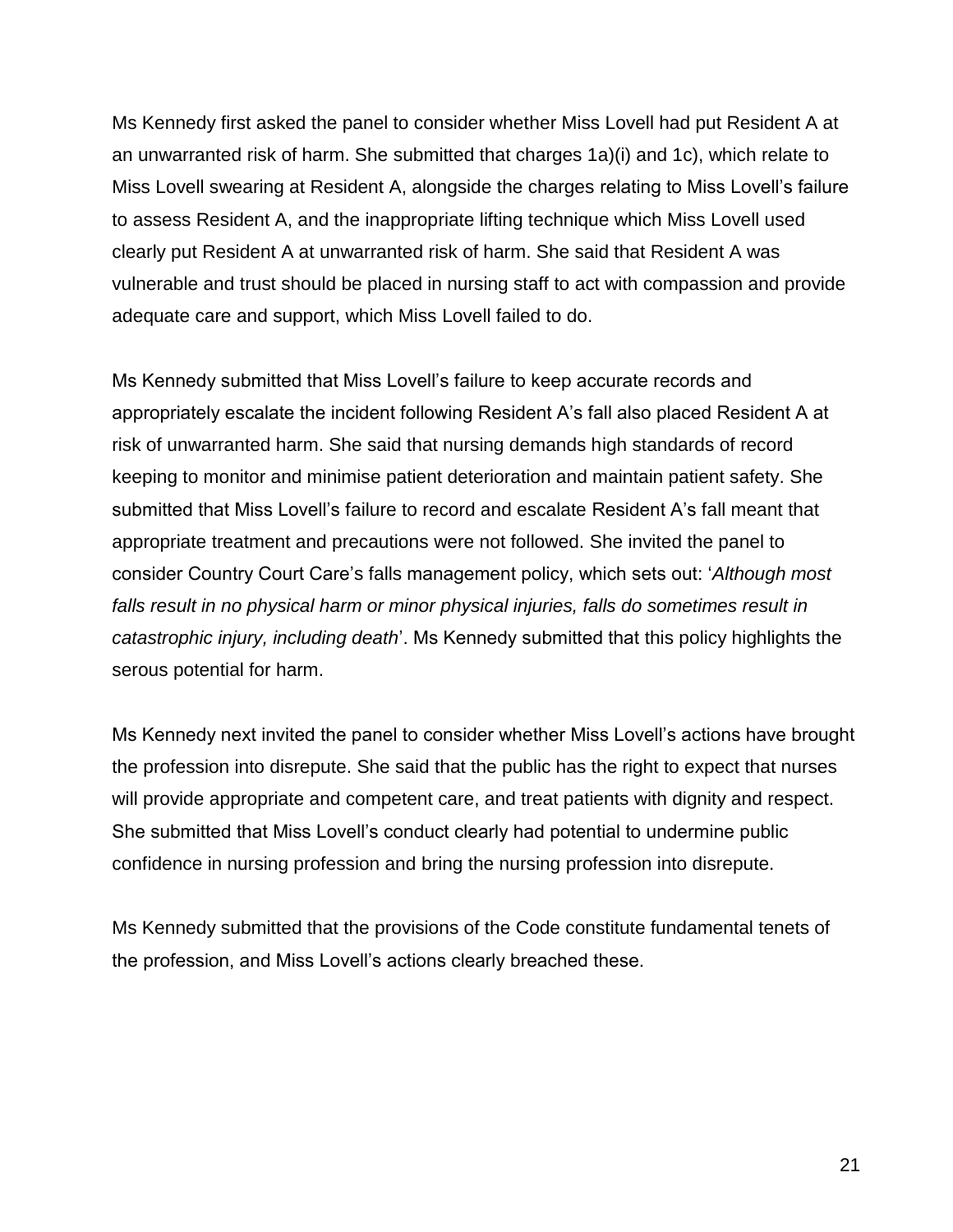Ms Kennedy invited the panel to consider the test as set out in *Cohen v GMC.* She first asked the panel to consider whether the misconduct is easily remediable. She submitted that the concerns which related to record keeping and Miss Lovell's inappropriate lifting techniques are remediable as they relate to identifiable areas of Miss Lovell's clinical practice which can be addressed through training and supervision. However, she submitted that some of the charges found proved, namely charge 1a)(i) and charge 1c) which relate to Miss Lovell swearing at Resident A, raised attitudinal concerns. She further invited the panel to consider NMC guidance, which provides examples of conduct which may not easily be addressed, which includes 'neglect of patients. She submitted that the facts found proved collectively may be considered neglectful, and that Miss Lovell has demonstrated attitudinal concerns, which are not easily remediable.

Ms Kennedy next invited the panel to consider whether the misconduct has been remedied. She submitted that Miss Lovell has provided no explanation for her actions in her limited communication with the NMC and has not provided a formal response to the charges. She said that Miss Lovell's misconduct is serious and raises attitudinal concerns which are more difficult to remediate.

Ms Kennedy invited the panel to consider what insight, if any, Miss Lovell has demonstrated since the incident on 8 June 2020. She submitted that Miss Lovell has put no information before the panel today to show that she has reflected on her actions or thought about what she would do differently in the future. Ms Kennedy said that the explanations given by Miss Lovell during her local investigation interview on 23 June 2020 also do not demonstrate any insight.

In respect of remediation, Ms Kennedy submitted that the panel has no evidence before it that Miss Lovell has taken any steps to remediate her failings. She told the panel that the information which Miss Lovell has given the NMC is limited but has indicated that she no longer wishes to return to nursing practice. Ms Kennedy submitted that, in light of the lack of information provided by Miss Lovell, the misconduct identified has not been remediated.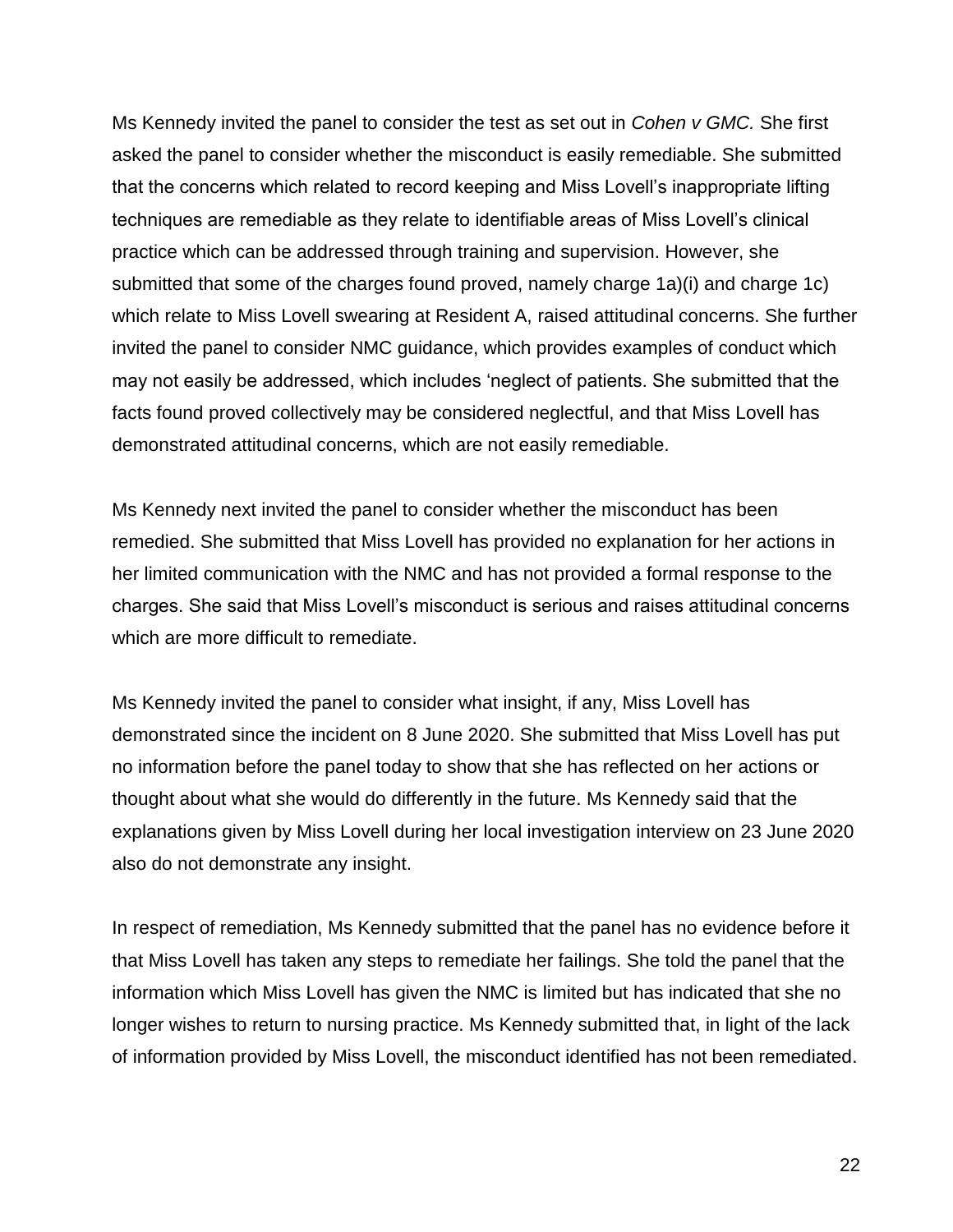Ms Kennedy finally asked the panel to consider whether the misconduct is highly likely to be repeated. She submitted that the concerns are serious and pose risk of unwarranted harm to patients and the reputation of the nursing profession. She said that, in the absence of any explanation, insight or remediation, there remains a risk of repetition.

The panel accepted the advice of the legal assessor which included reference to *Nandi v General Medical Council* [2004] EWHC 2317 (Admin).

# **Decision and reasons on misconduct**

When determining whether the facts found proved amount to misconduct, the panel had regard to the terms of the Code.

The panel was of the view that Miss Lovell's actions did fall significantly short of the standards expected of a registered nurse, and that Miss Lovell's actions amounted to a breach of the Code. Specifically:

- *1 Treat people as individuals and uphold their dignity To achieve this, you must:*
- *1.1 treat people with kindness, respect and compassion*
- *1.2 make sure you deliver the fundamentals of care effectively*
- *1.5 respect and uphold people's human rights*
- *3 Make sure that people's physical, social and psychological needs are assessed and responded to*

*To achieve this, you must:* 

*3.4 act as an advocate for the vulnerable, challenging poor practice and discriminatory attitudes and behaviour relating to their care*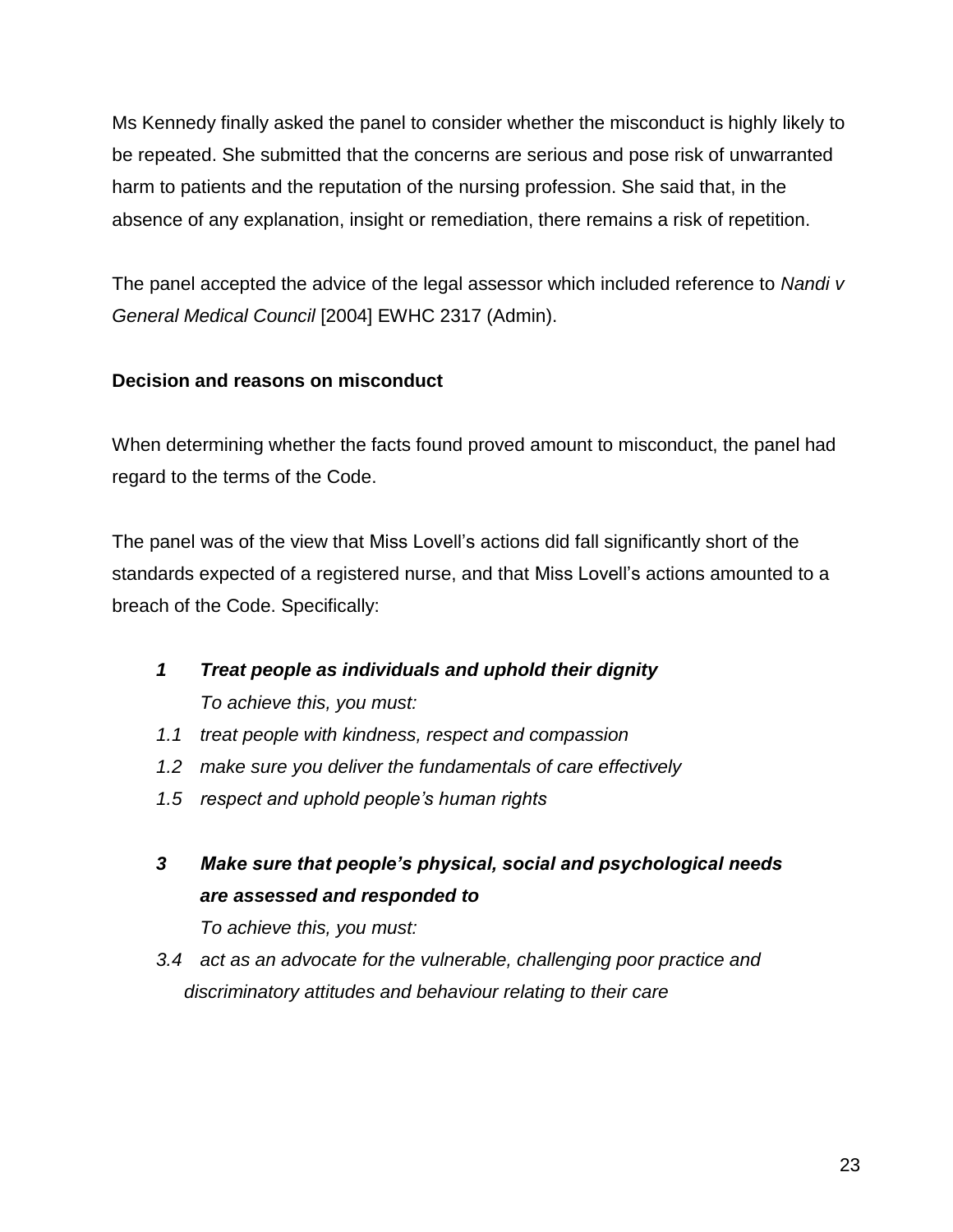- *10 Keep clear and accurate records relevant to your practice To achieve this, you must:*
- *10.4 complete records at the time or as soon as possible after an event, recording if the notes are written some time after the event*
- *10.5 identify any risks or problems that have arisen and the steps taken to deal with them, so that colleagues who use the records have all the information they need*
- *20 Uphold the reputation of your profession at all times To achieve this, you must:*
- *20.4 keep to and uphold the standards and values set out in the Code*
- *20.5 act with honesty and integrity at all times, treating people fairly and without discrimination, bullying or harassment*
- *20.5 treat people in a way that does not take advantage of their vulnerability or cause them upset or distress.*

The panel appreciated that breaches of the Code do not automatically result in a finding of misconduct. The panel acknowledged whilst there was no evidence of actual harm, the panel was of the view that the facts found proved concern demeaning and neglectful treatment of a vulnerable resident with a concerning lack of care and compassion. The panel concluded that Miss Lovell's omissions resulted in a risk of harm which falls seriously short of the conduct required.

The panel noted that the charges relate to a single incident. The panel considered that the care offered by Miss Lovell during this incident amounts to serious misconduct. The panel considered each charge and determined that all the charged are individually serious, as well as collectively serious. However, the panel found the charges which related to Miss Lovell's poor treatment of Resident A, by swearing at her and dragging her across the floor, are particularly serious, and amount to misconduct which the public would find deplorable.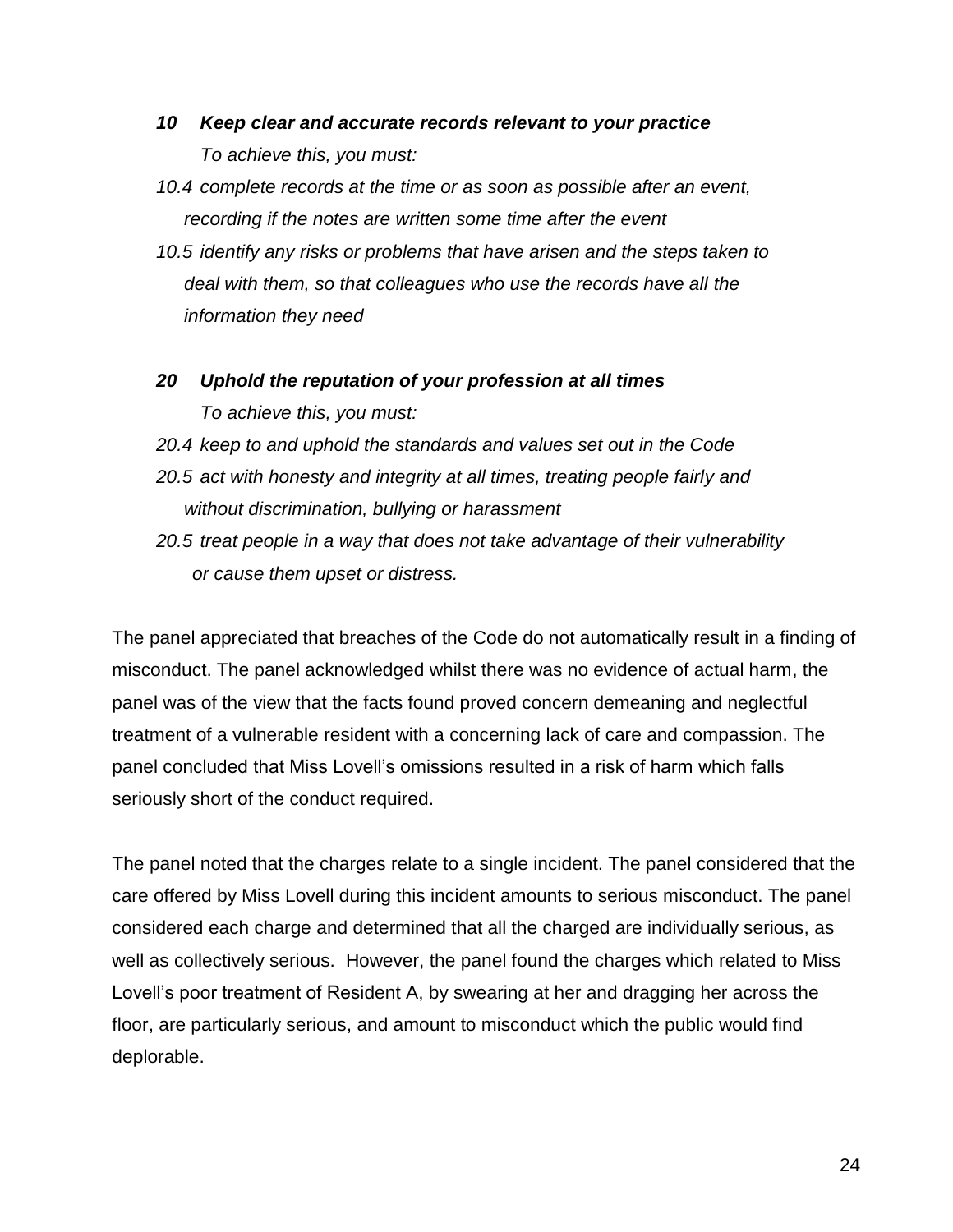The panel found that Miss Lovell's actions did fall seriously short of the conduct and standards expected of a nurse and amounted to misconduct.

#### **Decision and reasons on impairment**

The panel next went on to decide if as a result of the misconduct, Miss Lovell's fitness to practise is currently impaired.

Nurses occupy a position of privilege and trust in society and are expected at all times to be professional. Patients and their families must be able to trust nurses with their lives and the lives of their loved ones. To justify that trust, nurses must be honest and open and act with integrity. They must make sure that their conduct at all times justifies both their patients' and the public's trust in the profession.

In this regard the panel considered the judgment of Mrs Justice Cox in the case of *CHRE v NMC and Grant* in reaching its decision. In paragraph 74, she said:

*'In determining whether a practitioner's fitness to practise is impaired by reason of misconduct, the relevant panel should generally consider not only whether the practitioner continues to present a risk to members of the public in his or her current role, but also whether the need to uphold proper professional standards and public confidence in the profession would be undermined if a finding of impairment were not made in the particular circumstances.'*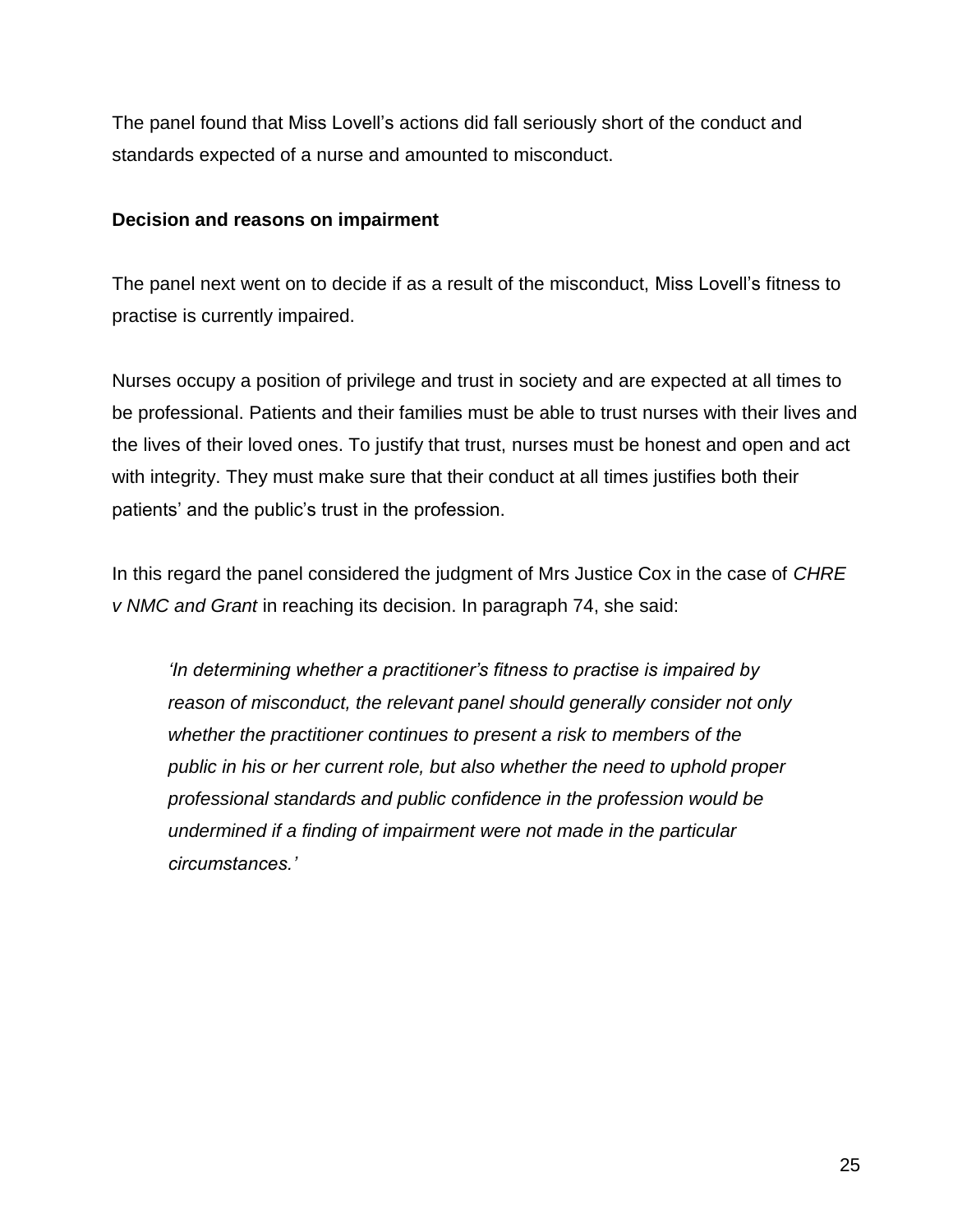In paragraph 76, Mrs Justice Cox referred to Dame Janet Smith's "test" which reads as follows:

*'Do our findings of fact in respect of the doctor's misconduct, deficient professional performance, adverse health, conviction, caution or determination show that his/her fitness to practise is impaired in the sense that s/he:*

- *a) has in the past acted and/or is liable in the future to act so as to put a patient or patients at unwarranted risk of harm; and/or*
- *b) has in the past brought and/or is liable in the future to bring the medical profession into disrepute; and/or*
- *c) has in the past breached and/or is liable in the future to breach one of the fundamental tenets of the medical profession; and/or*

The panel found that Resident A was put at risk and she could potentially have been caused physical and emotional harm as a result of Miss Lovell's misconduct. Miss Lovell's misconduct had breached the fundamental tenets of the nursing profession and therefore brought its reputation into disrepute.

Regarding insight, the panel considered that Miss Lovell has not demonstrated any insight. It determined that Miss Lovell has put no information before the panel which has demonstrated an understanding of how her actions put Resident A at a risk of harm, nor has she provided evidence to demonstrate an understanding of why what she did was wrong and how this impacted negatively on the reputation of the nursing profession, or how she would handle the same situation differently in the future.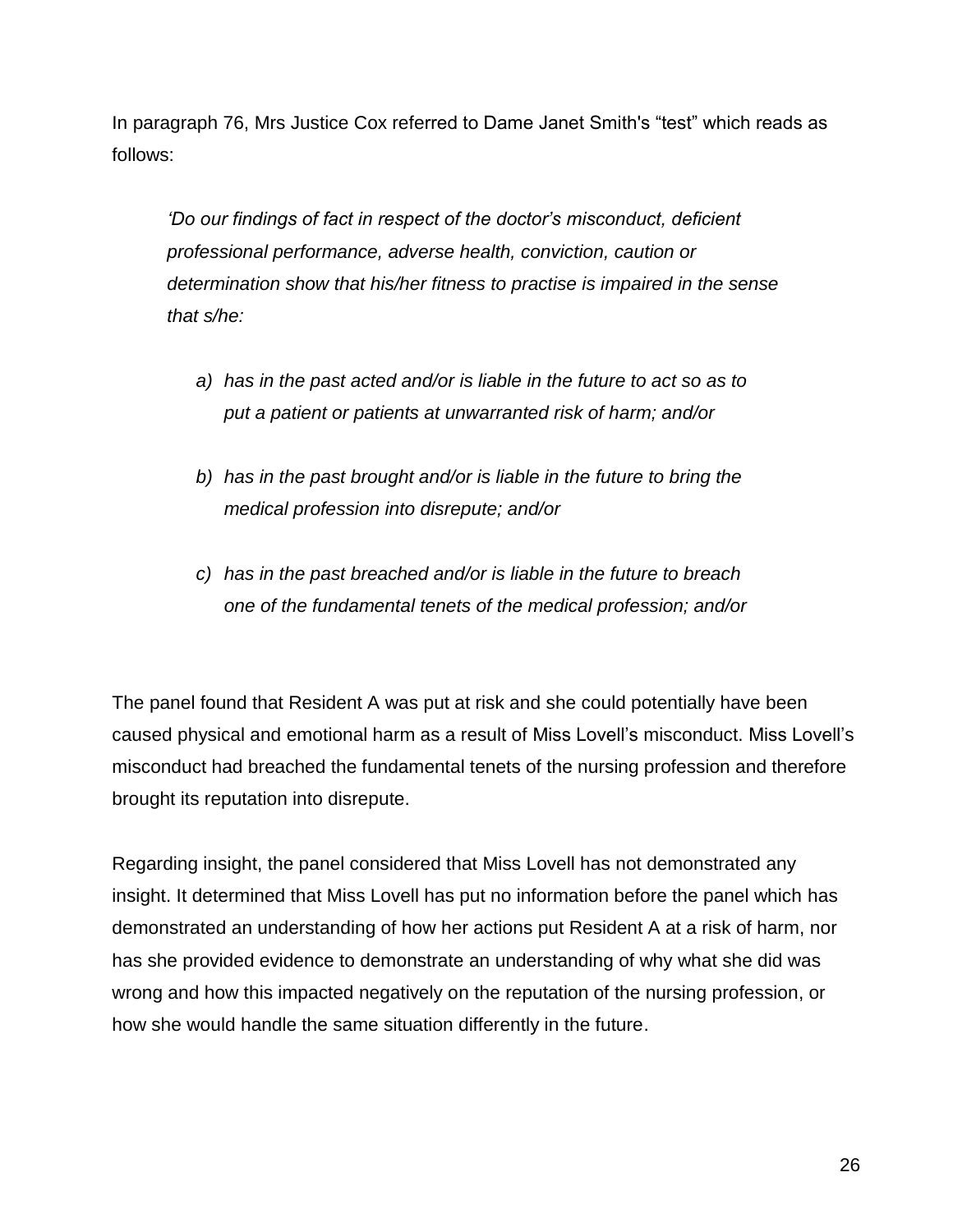The panel was satisfied that some of the misconduct relating to record keeping and clinical practice in this case is capable of being addressed by training. Therefore, the panel carefully considered the evidence before it in determining whether or not Miss Lovell has taken steps to improve her practice. The panel took into account the evidence before it and concluded that there was no information before it to suggest that Miss Lovell has remediated or strengthened her practice in respect of her clinical failings.

The panel considered that the concerns in respect of Miss Lovell's use of swear words towards Resident A relate to attitudinal issues which, although not impossible, are more difficult to remediate. The panel noted that Miss Lovell, during her local disciplinary investigation meeting on 23 June 2020, denied swearing at Resident A, and described herself as a 'professional'. The panel considered that this demonstrated nothing more than a level of awareness of the standard required, in that Miss Lovell recognised that the use of such language was unprofessional. Despite this, there was no evidence before the panel that she has remediated her failings in this respect.

The panel determined that there is a risk of repetition based on Miss Lovell's lack of insight and failure to remediate her failings. The panel considered that there remains a risk of harm to patients and the public in respect of Miss Lovell's clinical and attitudinal failings. The panel therefore decided that a finding of impairment is necessary on the grounds of public protection.

The panel bore in mind that the overarching objectives of the NMC; to protect, promote and maintain the health, safety, and well-being of the public and patients, and to uphold and protect the wider public interest. This includes promoting and maintaining public confidence in the nursing and midwifery professions and upholding the proper professional standards for members of those professions.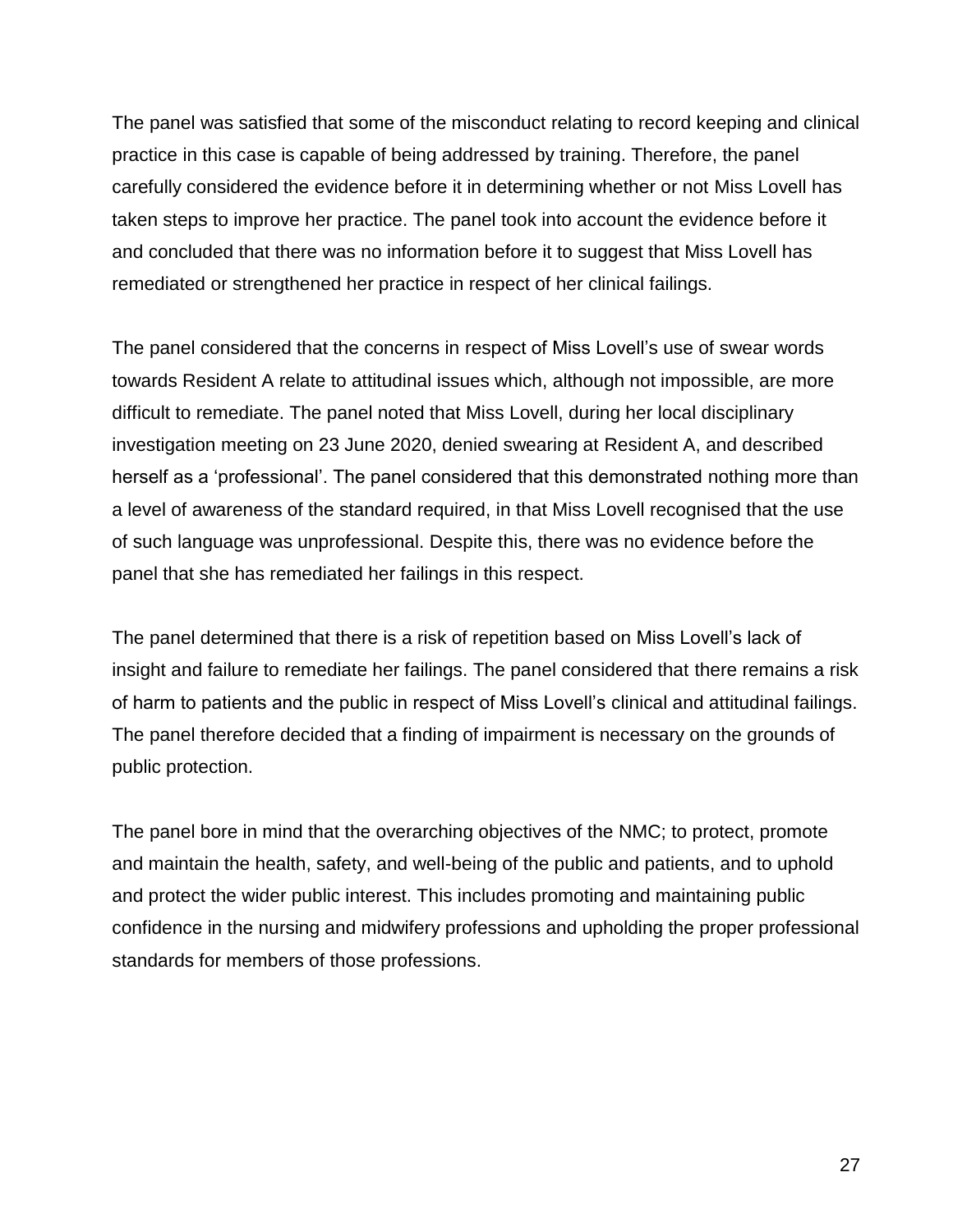The panel concluded that public confidence in the profession would be undermined if a finding of impairment were not made in this case, which involves a vulnerable elderly resident who had fallen, and therefore also finds Miss Lovell's fitness to practise impaired on the grounds of public interest.

Having regard to all of the above, the panel was satisfied that Miss Lovell's fitness to practise is currently impaired.

## **Sanction**

The panel has considered this case carefully and has decided to make a suspension order for a period of 12 months with review. The effect of this order is that the NMC register will show that Miss Lovell's registration has been suspended.

In reaching this decision, the panel has had regard to all the evidence that has been adduced in this case and had careful regard to the Sanctions Guidance (SG) published by the NMC. The panel accepted the advice of the legal assessor.

### **Submissions on sanction**

Ms Kennedy informed the panel that in the Notice of Hearing, dated 14 February 2022, the NMC had advised Miss Lovell that it would seek the imposition of a 12 month suspension with review if it found Miss Lovell's fitness to practise currently impaired.

Ms Kennedy submitted that this sanction is the only appropriate and proportionate sanction to meet the public protection and public interest issues identified by the panel. She told the panel that aggravating features in this matter are Miss Lovell's lack of insight and that her conduct put Resident A at risk of suffering harm. She said that there are no apparent mitigating factors before the panel today.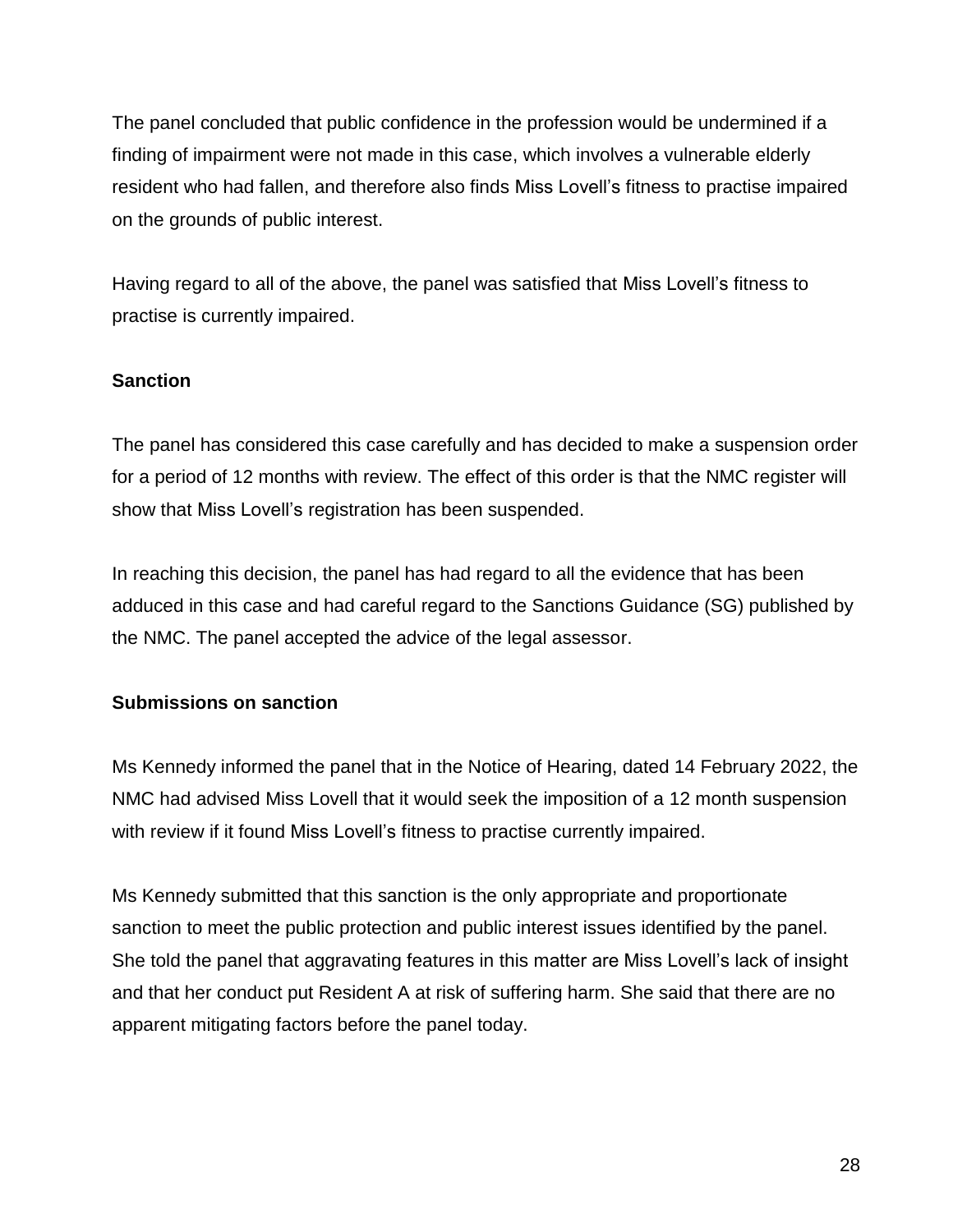Ms Kennedy told the panel that it should consider each available sanction in accordance with the SG, and should impose a sanction which is proportionate and goes no further than necessary to meet the objective of public protection and marking the public interest. She submitted that taking no further action or imposing a caution order would be inappropriate in this matter, as these sanctions would not appropriately address the public protection and public interest concerns identified by the panel at the impairment stage.

Ms Kennedy submitted that the panel have identified some concerns to be remediable, therefore the panel may be able to formulate a conditions of practice order that provides the necessary supervision and training in respect of the clinical issues. She said that the attitudinal concerns identified, although not impossible, are more difficult to remediate. However, Ms Kennedy submitted that a conditions of practice order would not be workable in this case. She said that Miss Lovell has not engaged with the NMC or the regulatory process, and informed the NMC that she no longer wishes to work as a nurse. In light of this, Ms Kennedy submitted that, even if suitable conditions of practice were formulated to address the concerns, there is nothing before the panel to suggest that Miss Lovell would engage with such conditions.

Ms Kennedy submitted that, in light of the facts found proved and Miss Lovell's lack of insight, remediation and engagement with the NMC, a suspension order remains the appropriate sanction in this case. She told the panel that the charges found proved, although serious, relate to a single event. She submitted that the attitudinal concerns about Miss Lovell cannot be described as deep seated and incompatible with staying on the register as a nurse. She said that a striking off order would be disproportionate at this stage, as public protection would be satisfied by the order, and the public confidence concerns would be suitably marked by a suspension order, which would give Miss Lovell the opportunity to engage with the NMC, should she wish to in the future.

29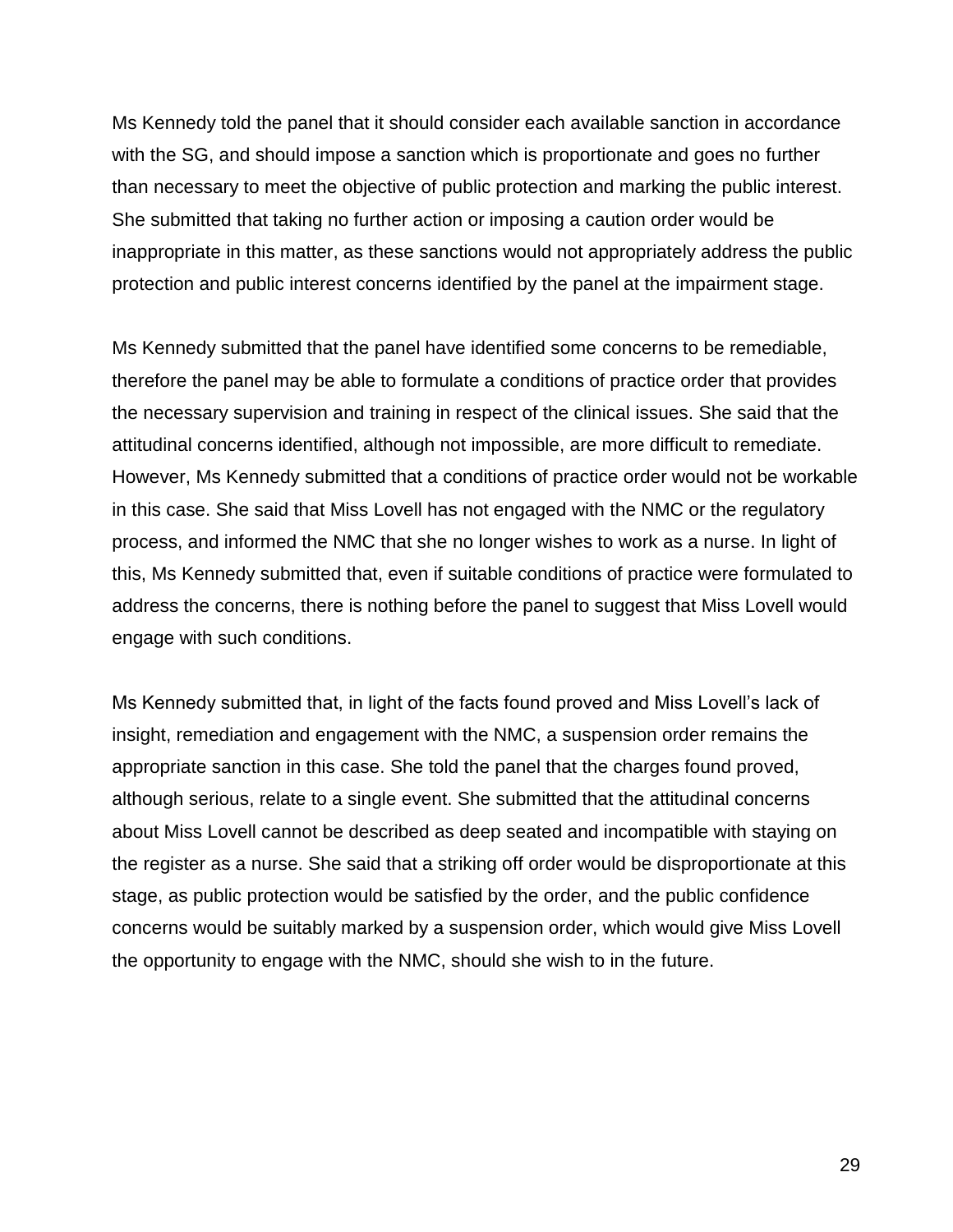### **Decision and reasons on sanction**

Having found Miss Lovell's fitness to practise currently impaired, the panel went on to consider what sanction, if any, it should impose in this case. The panel has borne in mind that any sanction imposed must be appropriate and proportionate and, although not intended to be punitive in its effect, may have such consequences. The panel had careful regard to the SG. The decision on sanction is a matter for the panel independently exercising its own judgement.

The panel took into account the following aggravating features:

- Lack of insight into her failings
- Conduct which put Resident A at risk of suffering harm.

The panel also took into account the following mitigating features:

• [PRIVATE]

The panel first considered whether to take no action but concluded that this would be inappropriate in view of the seriousness of the case. The panel decided that it would be neither proportionate nor in the public interest to take no further action.

It then considered the imposition of a caution order but again determined that, due to the seriousness of the case, and the public protection issues identified, an order that does not restrict Miss Lovell's practice would not be appropriate in the circumstances. The SG states that a caution order may be appropriate where '*the case is at the lower end of the spectrum of impaired fitness to practise and the panel wishes to mark that the behaviour was unacceptable and must not happen again.'* The panel considered that Miss Lovell's misconduct was not at the lower end of the spectrum and that a caution order would be inappropriate in view of the issues identified. The panel decided that it would be neither proportionate nor in the public interest to impose a caution order.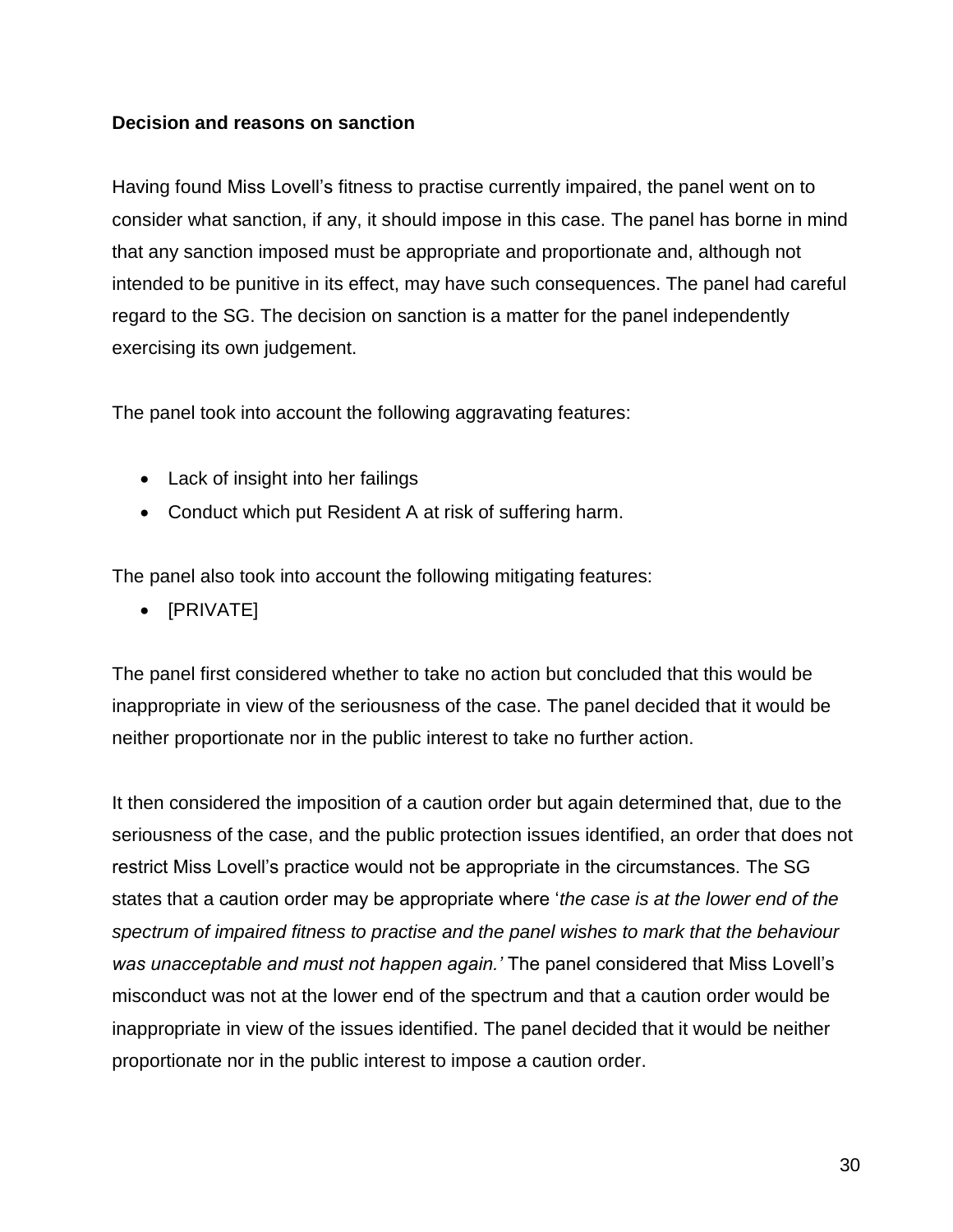The panel next considered whether placing conditions of practice on Miss Lovell's registration would be a sufficient and appropriate response. The panel is mindful that any conditions imposed must be proportionate, measurable and workable. The panel took into account the SG, in particular:

- *Identifiable areas of the nurse or midwife's practice in need of assessment and/or retraining;*
- *The conditions will protect patients during the period they are in force; and*
- *Conditions can be created that can be monitored and assessed.*

The panel is of the view that there are no practical or workable conditions that could be formulated in this case. The panel considered that due to Miss Lovell's lack of engagement and insight, and the fact that she is not currently working as a nurse, the panel would be unable to formulate relevant, proportionate, workable conditions of practice. The panel further considered that a conditions of practice order would not suitably address the attitudinal issues identified.

Furthermore, the panel concluded that the placing of conditions on Miss Lovell's registration would not adequately address the seriousness of this case and would not protect the public.

The panel then went on to consider whether a suspension order would be an appropriate sanction. The SG states that suspension order may be appropriate where some of the following factors are apparent:

- *A single instance of misconduct but where a lesser sanction is not sufficient;*
- *No evidence of repetition of behaviour since the incident;*

The panel was satisfied that in this case, the misconduct was not fundamentally incompatible with remaining on the register.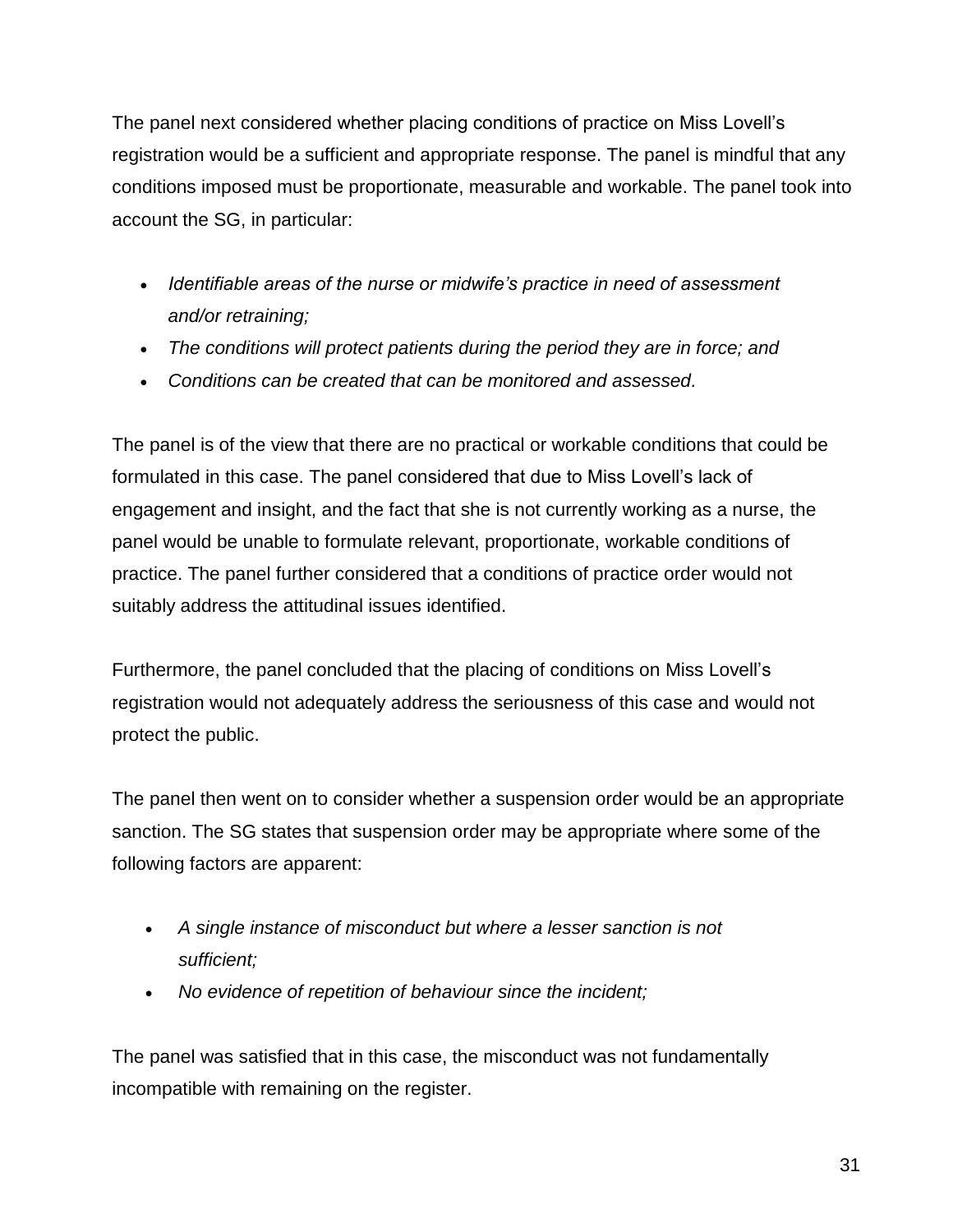It did go on to consider whether a striking-off order would be proportionate but, taking account of all the information before it, the panel concluded that it would be disproportionate at this time. Whilst the panel acknowledges that a suspension may have a punitive effect, it would be unduly punitive in Miss Lovell's case to impose a striking-off order.

Balancing all of these factors the panel has concluded that a suspension order would be the appropriate and proportionate sanction.

The panel noted the hardship such an order will inevitably cause Miss Lovell. However, this is outweighed by the public interest in this case.

The panel considered that this order is necessary to mark the importance of maintaining public confidence in the profession, and to send to the public and the profession a clear message about the standard of behaviour required of a registered nurse.

The panel determined that a suspension order for a period of 12 months was appropriate in this case to mark the seriousness of the misconduct. It further considered that this period of suspension would afford Miss Lovell the opportunity to [PRIVATE], reflect on her failings, and engage with the NMC, should she wish to do so.

At the end of the period of suspension, another panel will review the order. At the review hearing the panel may revoke the order, or it may confirm the order, or it may replace the order with another order.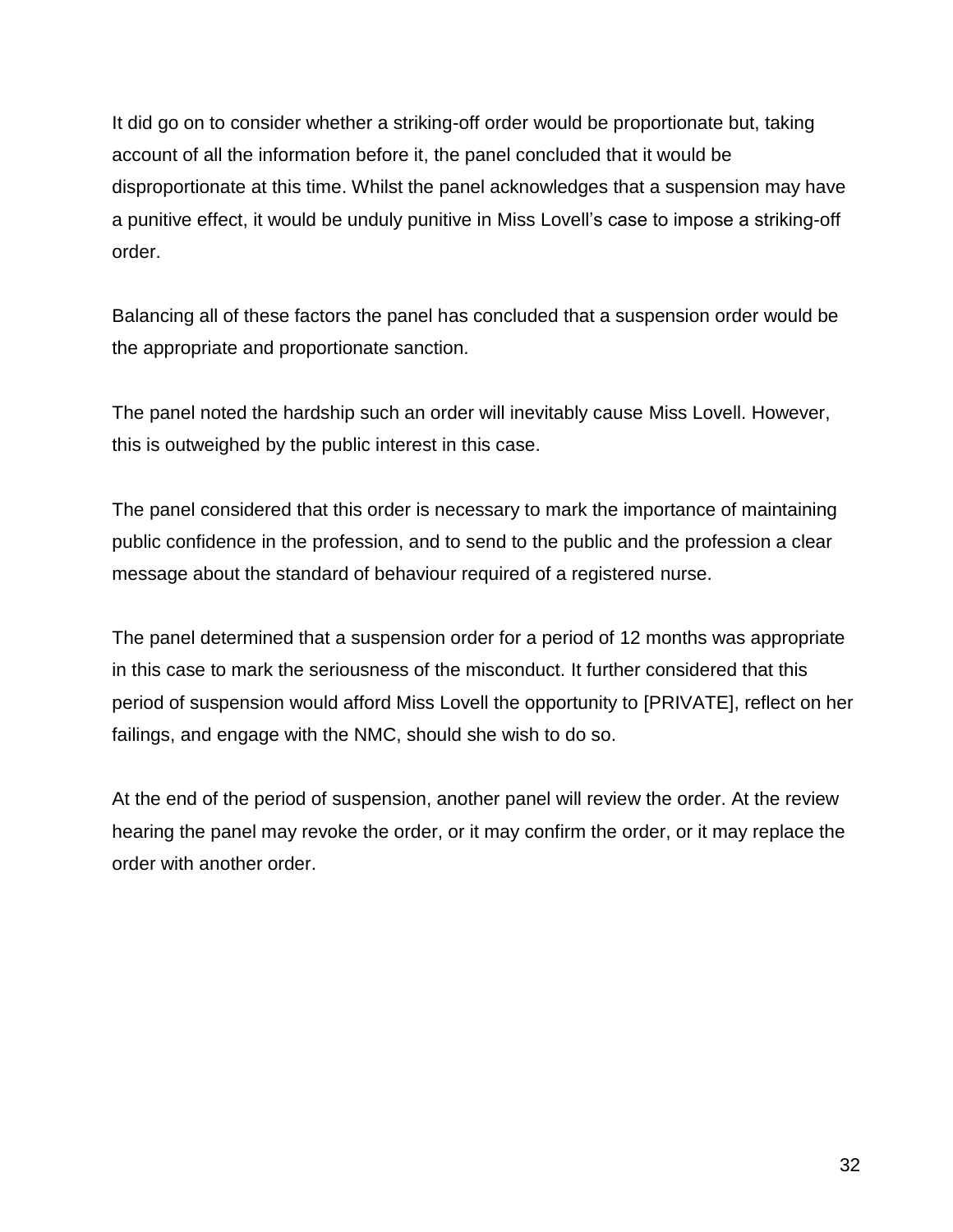Any future panel reviewing this case would be assisted by:

- [PRIVATE;
- Evidence of any training and development which Miss Lovell has undertaken;
- A reflective piece which addresses Miss Lovell's failings;
- Engagement at any future review of this order; and/or
- Evidence of Miss Lovell's clear settled intentions of her future in nursing.

This will be confirmed to Miss Lovell in writing.

### **Submissions on interim order**

The panel took account of the submissions made by Ms Kennedy. She invited the panel to impose an interim suspension order for a period of 18 months to satisfy the public protection and public interests grounds identified, pending any appeal of the substantive order which Miss Lovell may make.

### **Decision and reasons on interim order**

The panel was satisfied that an interim order is necessary for the protection of the public and is otherwise in the public interest. The panel had regard to the seriousness of the facts found proved and the reasons set out in its decision for the substantive order in reaching the decision to impose an interim order.

The panel concluded that an interim conditions of practice order would not be appropriate or proportionate in this case, due to the reasons already identified in the panel's determination for imposing the substantive order. The panel therefore imposed an interim suspension order for a period of 18 months to ensure that an order is in place in the event that Miss Lovell appeals this decision.